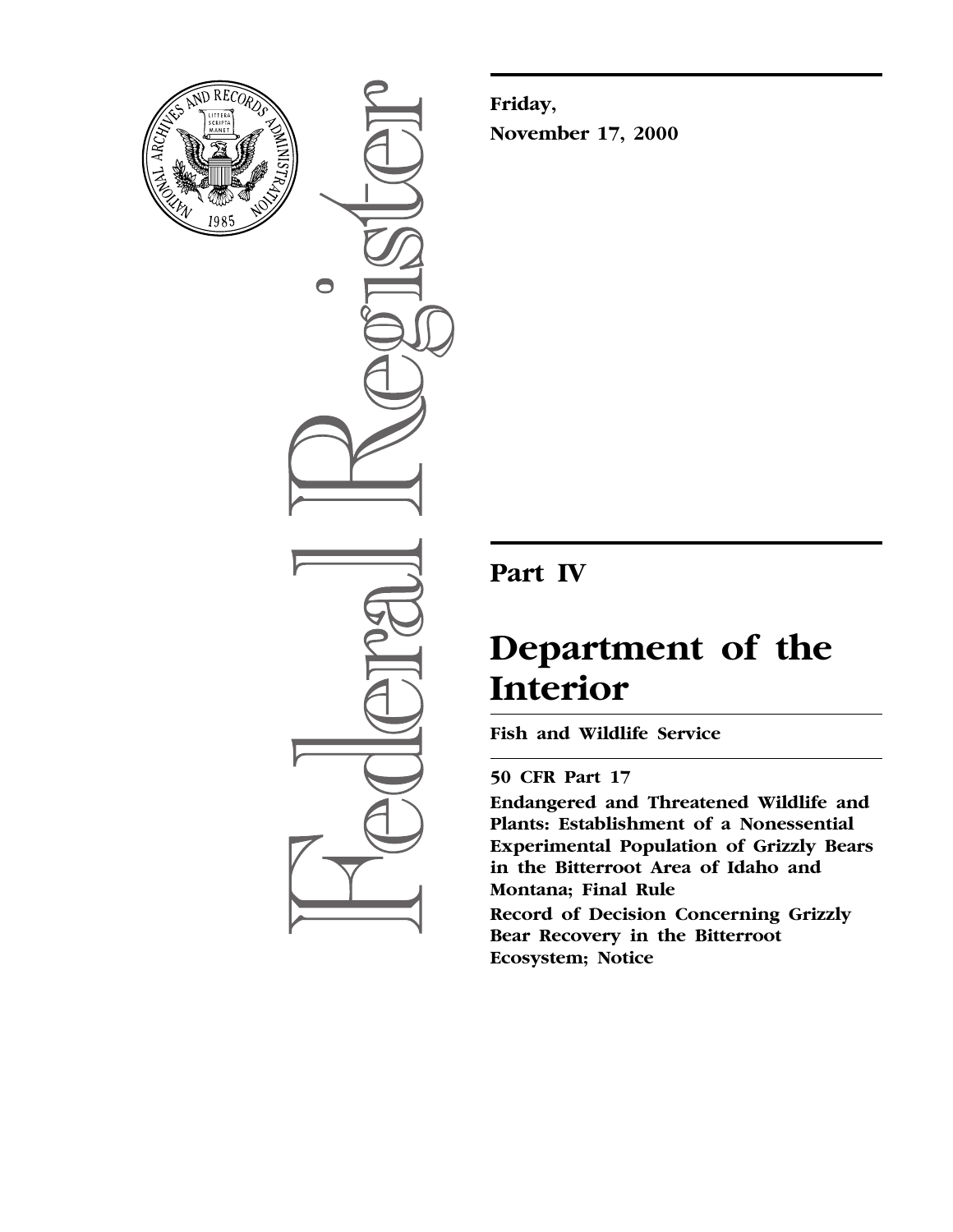#### **DEPARTMENT OF THE INTERIOR**

#### **Fish and Wildlife Service**

## **50 CFR Part 17**

#### **RIN 1018–AE00**

#### **Endangered and Threatened Wildlife and Plants: Establishment of a Nonessential Experimental Population of Grizzly Bears in the Bitterroot Area of Idaho and Montana**

**AGENCY:** Fish and Wildlife Service, **Interior** 

# **ACTION:** Final rule.

**SUMMARY:** We, the Fish and Wildlife Service (Service), intend to restore the grizzly bear (*Ursus arctos*), a threatened species, into east-central Idaho and a portion of western Montana. We are designating grizzly bears to be reintroduced into the area described in this rule as a nonessential experimental population pursuant to section 10(j) of the Endangered Species Act of 1973, as amended. Grizzly bear populations have been extirpated from most of the lower 48 United States. They presently occur in populations in the Selkirk and Cabinet-Yaak ecosystems in north Idaho, northeastern Washington, and northwestern Montana; the North Cascades ecosystem in northwestern Washington; the Northern Continental Divide ecosystem in Montana; and the Yellowstone ecosystem in Montana, Wyoming, and Idaho.

The purpose of this reintroduction is to reestablish a viable grizzly bear population in the Bitterroot ecosystem in east-central Idaho and adjacent areas of Montana, one of six grizzly recovery areas identified in the Grizzly Bear Recovery Plan. We evaluated potential effects of this final rule in the ''Final Environmental Impact Statement on Grizzly Bear Recovery in the Bitterroot Ecosystem.'' This grizzly bear reintroduction does not conflict with existing or anticipated Federal agency actions or traditional public uses of wilderness areas or surrounding lands. **EFFECTIVE DATE:** This rule is effective December 18, 2000.

**ADDRESSES:** The complete file for this final rule is available for inspection, by appointment during normal business hours, at U.S. Fish and Wildlife Service, University Hall, Room 309, University of Montana, Missoula, Montana 59812.

**FOR FURTHER INFORMATION CONTACT:** Dr. Christopher Servheen, Grizzly Bear Recovery Coordinator, at the above address, or telephone (406) 243–4903. **SUPPLEMENTARY INFORMATION:**

#### **Background**

#### *1. Legislative*

The Endangered Species Act Amendments of 1982, Public Law 97– 304, made significant changes to the Endangered Species Act (Act) of 1973 as amended (16 U.S.C. 1531–1540), including the creation of section 10(j), which provides for the designation of specific populations of listed species as ''experimental populations.'' Previous authorities in the Act permitted us to reintroduce a listed species for conservation and recovery purposes. However, local opposition to reintroduction efforts from parties concerned about potential restrictions, and prohibitions on Federal and private activities contained in sections 7 and 9 of the Act, reduced the effectiveness of reintroduction as a conservation and recovery tool.

Under section 10(j), the Secretary can designate reintroduced populations established outside the species' current range but within its historical range as ''experimental.'' Reintroduction of the experimental populations must further the conservation of the listed species. An experimental population must be separate geographically from nonexperimental populations of the same species. Designation of a population as experimental increases our flexibility and discretion in managing reintroduced listed species.

After designating a population as experimental under section 10(j) of the Act, the Secretary must determine whether such populations are essential, or nonessential, to the continued existence of the species. Regulatory restrictions may be considerably reduced under a nonessential experimental population designation, which is defined as being nonessential to the survival of the species. For the purposes of section 7 of the Act, we treat nonessential experimental populations that are located outside of the National Wildlife Refuge System or National Park System as if they are species proposed for listing. If a nonessential experimental population is located within such a refuge or park, the population is treated as if it is listed as a threatened species.

Section 7 provisions for Federal agency coordination have limited application to nonessential experimental populations found outside such refuges and parks. The two provisions that apply are: (1) Section 7(a)(1), which requires all Federal agencies to use their authority to conserve listed species; and (2) section 7(a)(4), which requires Federal agencies to confer with the Service on actions

that are likely to jeopardize the continued existence of a proposed species throughout its range. Section 7 of the Act does not affect activities undertaken on private lands unless they are authorized, funded, or carried out by a Federal agency.

Individual animals used in establishing an experimental population may be obtained from other populations if their removal is not likely to jeopardize the continued existence of the species and a permit has been issued in accordance with 50 CFR part 17.22 prior to their removal.

#### *2. Biological*

This final experimental population rule addresses the grizzly bear, a threatened species that once ranged throughout most of western North America. An estimated 50,000 grizzly bears roamed the American West prior to European settlement (U.S. Fish and Wildlife Service 1993). However, distribution and population levels of this species have been diminished by excessive human-caused mortality and loss of habitat. Today, only 1,000–1,100 grizzly bears remain in a few isolated populations in Montana, Idaho, Wyoming, and Washington. This represents approximately 2 percent of their historic range in the lower 48 States (U.S. Fish and Wildlife Service 1993). The grizzly bear was listed as a threatened species in the lower 48 States under the Act in 1975 (40 FR 3173).

The natural history of grizzly bears and their ecological role was poorly understood during the period of their eradication in the conterminous United States. As with other large predators, grizzly bears were considered a nuisance and threat to humans. Today, the grizzly bear's role as an important and necessary part of natural ecosystems is better understood and appreciated.

The grizzly bear was a widespread inhabitant of the Bitterroot Mountains in east-central Idaho and western Montana. Historic grizzly bear range includes national forest lands within and surrounding the Selway-Bitterroot Wilderness Area and Frank Church-River of No Return Wilderness Area on both sides of the Salmon River. The demise of the grizzly from the Bitterroot ecosystem was due to the actions of humans. Bears were actively killed for their fur, for sport, and to eliminate possible threats to humans and domestic livestock. The last verified death of a grizzly bear in the Bitterroot Mountains occurred in 1932, and the last tracks were observed in 1946 (Moore 1984, 1996). Although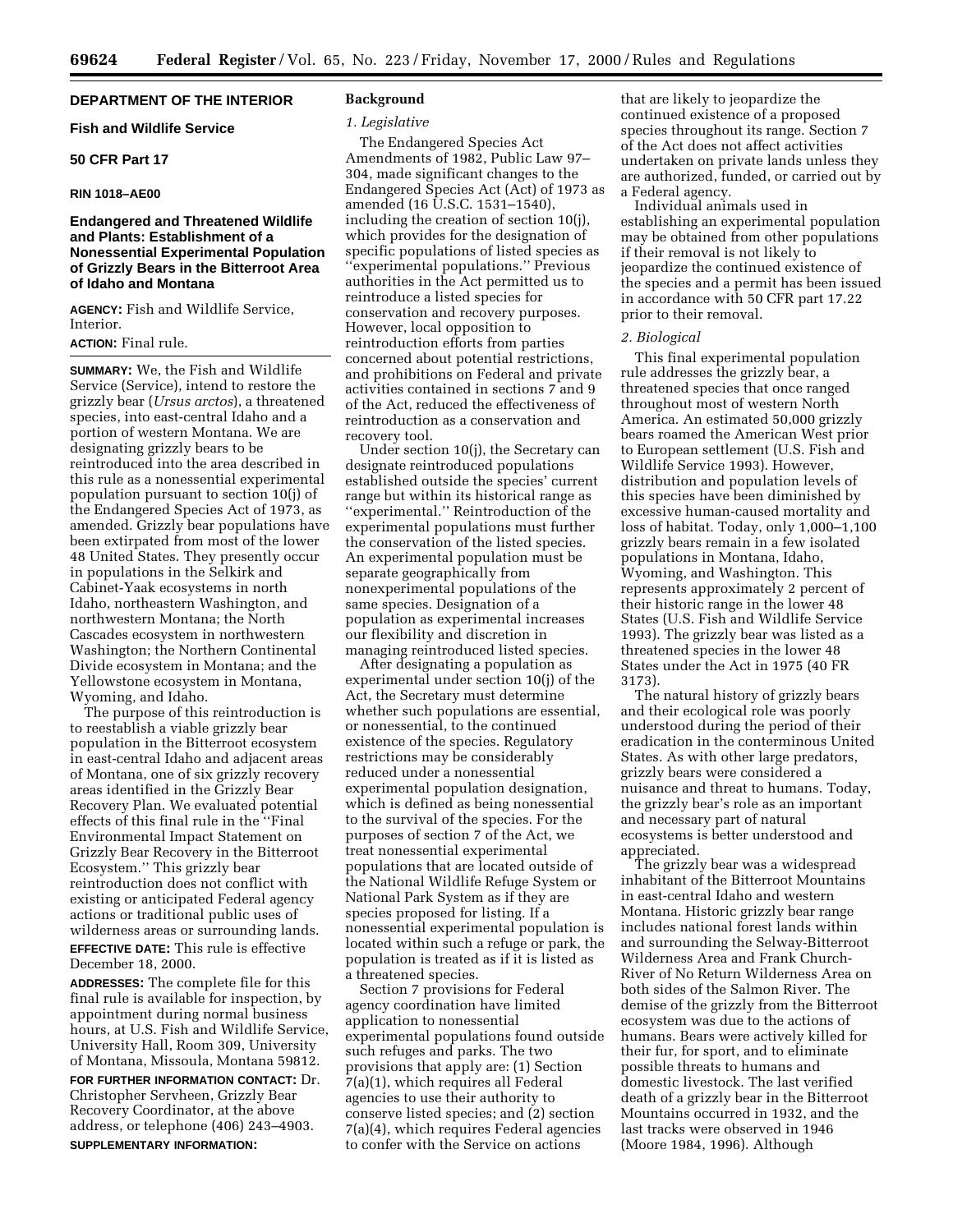occasional unverified reports of grizzly sightings persist in the ecosystem (Melquist 1985), no verified tracks or sightings have been documented in more than 50 years, and currently there is no evidence of any grizzly bears in the Bitterroot ecosystem (Melquist 1998).

#### **Recovery Efforts**

The reestablishment of a grizzly bear population in the Bitterroot ecosystem will increase the survival probabilities and further the conservation of the species in the lower 48 States. If the experimental population is lost, it will not diminish the survival probabilities for bears in other ecosystems. However, if the experimental population is successful, it will enhance grizzly bear survival and conservation over the long term by providing an additional population and thus adding a measure of security for the species.

The Grizzly Bear Recovery Plan, finalized in 1982 (U.S. Fish and Wildlife Service 1982), called for the evaluation of the Selway-Bitterroot ecosystem as a potential recovery area. Subsequently, an interagency team of grizzly bear scientists concluded the area provided suitable habitat and could support 200 to 400 grizzly bears (Servheen *et al.* 1991). In 1991, the Interagency Grizzly Bear Committee subsequently endorsed the Bitterroot ecosystem as a grizzly bear recovery area, and requested that we initiate measures to achieve recovery in the area.

In 1992, we organized a Technical Working Group to develop a Bitterroot ecosystem chapter to append to the Grizzly Bear Recovery Plan. This interagency group of biologists worked with a citizens' involvement group composed of local residents and agency personnel to draft a recovery plan chapter. Public comments, including those from local communities in central Idaho and western Montana, were integrated into the final chapter. We revised the Grizzly Bear Recovery Plan in 1993 (U.S. Fish and Wildlife Service 1993) and later produced the Bitterroot Ecosystem Recovery Plan Chapter (Chapter) as an appendix (U.S. Fish and Wildlife Service 1996). This Chapter called for the reintroduction of a small number of grizzly bears into the Bitterroot ecosystem as an experimental, nonessential population under section 10(j) of the Act and the preparation of a special rule and an Environmental Impact Statement (EIS) on this proposal. By establishing a nonessential experimental population, more flexible management practices may be implemented to address potential negative impacts or concerns regarding

the recovery. The Chapter identified a tentative long-term recovery objective of approximately 280 grizzly bears for the Bitterroot ecosystem.

Planning for the recovery of grizzly bears into the Bitterroot ecosystem of east-central Idaho and western Montana was initiated in 1993, when the agencies of the Interagency Grizzly Bear Committee requested that an EIS be prepared. We then formed and funded an interagency team to prepare the EIS in 1995. The team included our specialists and those from the Forest Service, Idaho Department of Fish and Game, Montana Department of Fish, Wildlife and Parks, and the Nez Perce Tribe. The Grizzly Bear EIS program for the Bitterroot ecosystem emphasized public participation from the outset.

We developed a public participation and interagency coordination program to identify issues and alternatives to be considered in the EIS process. We published a Notice of Intent (NOI) concerning grizzly bear recovery in the Bitterroot ecosystem in the **Federal Register** on January 9, 1995 (60 FR 2399). The notice was furnished as required by National Environmental Policy Act (NEPA) regulations (40 CFR 1501.7) to obtain input from other agencies and the public on the scope of issues to be addressed in the EIS. This NOI asked the public to identify issues that should be addressed in the Draft EIS. A few days earlier, we issued a news release announcing the beginning of the NEPA process and the start of an EIS on grizzly bear recovery to the Bitterroot ecosystem.

Eight preliminary issues were identified in March 1995 from scoping meetings for the Chapter and the NOI to prepare an EIS. Three preliminary alternatives also were identified and published in a Scoping of Issues and Alternatives brochure, which was mailed to 1,100 people and distributed at 7 open houses. The brochure gave background information, described the purpose and need of the proposed action, listed preliminary issues and alternatives, and explained how to become involved in the EIS process. We asked interested parties to identify relevant issues and alternatives related to grizzly bear reintroduction into the Bitterroot ecosystem for the analysis. On June 5, 1995, we published a notice in the **Federal Register** initiating the formal scoping process with a 45-day comment period (60 FR 29708). We sent a news release to the print, radio, and television media in western Montana and Idaho on June 26, 1995, announcing the dates and locations for public open houses. We initiated public scoping of

issues by mailing a brochure detailing the EIS process.

From July 5 to 11, 1995, we held seven public scoping sessions in the form of open houses in Grangeville, Orofino, and Boise, Idaho; Missoula, Helena, and Hamilton, Montana; and in Salt Lake City, Utah. At the open houses, people could watch a 5-minute introductory video about the proposed action of reintroducing a nonessential experimental population, and representatives of the Service, the Forest Service, and State fish and wildlife agencies were available to discuss grizzly bears, their recovery, and the EIS process. Those attending the open houses received copies of the issue and alternative scoping brochure and the question-and-answer booklet. We encouraged them to leave written comments with agency personnel or mail their comments later. Verbal comments or questions were also heard and responded to by the agency representatives, but verbal testimony was not formally recorded. More than 300 people attended these scoping sessions and offered comments on the proposal, the preliminary issues, and alternatives, and voiced their opinions on grizzly bears and reintroduction. We extended the scoping comment period for 30 days (from July 20 to August 21, 1995). On July 25, we provided a press release to local and national media to announce the extension. This extension was requested by numerous public interests with varied opinions on this complex topic.

We solicited written public comments on issues and alternatives at the open houses and through the media. In response, we received more than 3,300 written comments from individuals, organizations, and government agencies. These comments arrived in more than 565 letters, open house meeting notes, 6 petitions, and 6 form letters or postcards. Strong polarization of concerns regarding grizzly bear management typified the public comments. Approximately 80 percent of written responses were from residents of counties in Montana and Idaho adjacent to the proposed reintroduction area. Major concerns raised included public safety, impacts of grizzly bears on existing land uses, travel corridors and linkages, nuisance bears and their control, and depredation by bears on domestic livestock and native ungulates.

We continued public involvement and outreach activities in 1995 and began to prepare the EIS. The Bitterroot Ecosystem Chapter—Supplement to the Grizzly Bear Recovery Plan was finalized and signed on September 11, 1996. The EIS Team continued to follow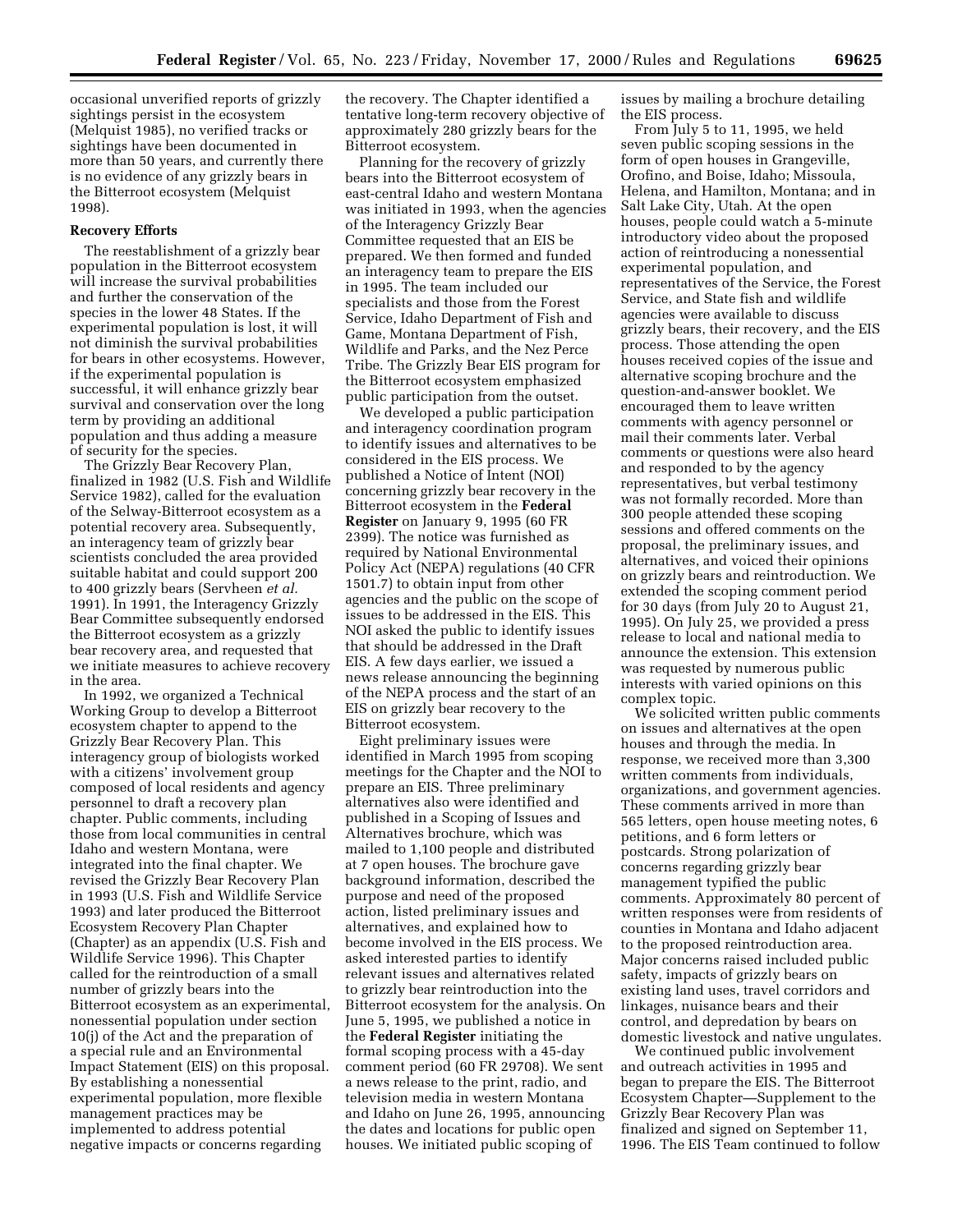the NEPA process to prepare the Draft EIS. The team completed the Draft EIS in August 1996, and released it to us and then to agency partners for internal review and comment. Comments were incorporated, and we reviewed the final draft in February 1997. We incorporated comments from the final review and completed the Draft EIS in June 1997 (U.S. Fish and Wildlife Service 1997).

We released the Draft EIS and proposed special rule for public review and comment on July 1, 1997. The proposed rule, ''Proposed Establishment of a Nonessential Experimental Population of Grizzly Bears in the Bitterroot Area of Idaho and Montana'' was then published in the **Federal Register** on July 2, 1997 (62 FR 35762) (U.S. Fish and Wildlife Service 1997a). Comments were accepted through September 30, 1997. We then extended the comment period to November 1, 1997, based on numerous requests for more time to prepare responses. Following a request from a member of the Idaho congressional delegation, we extended the comment period a second time to December 1, 1997.

During October 1997, we held public hearings/open houses in seven communities on the perimeter of the Bitterroot area to gather public comments on the Draft EIS and proposed rule. Approximately 1,400 people attended these hearings, and 293 individuals testified. The Salmon and Hamilton hearings both had more people signed up to speak than time allowed. The dates and locations for the public hearings were Challis, Idaho, and Hamilton, Montana (October 1); Missoula, Montana, and Lewiston, Idaho (October 2); Boise, Idaho, and Helena, Montana (October 3); and Salmon, Idaho (October 8). In addition, we held meetings with local community and State leaders, and interest groups in communities around the perimeter of the proposed recovery area. The Draft EIS, the Summary of the Draft EIS, and the Special Rule were all published on our web site at http://www.r6/fws/gov/ endspp/grizzly.

We received comments on the two draft documents from more than 24,000 individuals, organizations, and government agencies. These comments arrived in more than 2,660 letters, Draft EIS summary forms, resolutions, and hearing testimonies. Ten petitions were received with more than 21,000 signatures. Fifteen form letters were identified. This degree of interest from the public indicates the strong feelings people have about the possibility of grizzly bear recovery in the Bitterroot ecosystem.

An analysis of the public comments on the Draft EIS and proposed rule was performed by an interagency team of 14 employees from our agency and the U.S. Forest Service (Content Analysis Team) in December 1997 and January 1998. The system used to analyze comments was objective, reliable, and traceable. We prepared a detailed summary report, ''Summary of Public Comments on the Draft Environmental Impact Statement for Grizzly Bear Recovery in the Bitterroot Ecosystem'' and an executive summary report of 24,251 public comments and released the summary to the public in April 1998 (U.S. Fish and Wildlife Service 1998).

The major issues raised by the public included recovery area boundaries; bear sources; designation of experimental nonessential population; the Endangered Species Act; restrictions on use of public lands; local control; best available science; the grizzly bear as a missing component of the ecosystem; what is a viable grizzly population; population corridor linkages; range requirements of the grizzly; effects to the grizzly (genetics, disease, bear safety, adequate food); ecosystem protection; effects of grizzlies on human health and safety; effects of grizzlies on livestock and pets; effects of grizzlies on big game species and hunting opportunities; effects of grizzlies on recreational opportunities and public access; effects on local economy (jobs); and the need for education. Issues raised during public comment on the Draft EIS were similar to the issues identified during public scoping.

The Content Analysis Team briefed the EIS Team regarding the results of the Draft EIS comment analysis in February 1998. The EIS Team met numerous times to thoroughly review the content analysis reports and original comment letters. They identified significant issues and, through the NEPA process, discussed and decided on necessary revisions to the Draft EIS and proposed rule to be responsive to public comment. During 1998, the EIS Team prepared the Final EIS and revised the special rule. In early 1999, we began our internal review of the draft final EIS and the draft final rule.

We released the Final EIS on grizzly bear recovery in the Bitterroot ecosystem on March 24, 2000. Chapter 5 of the Final EIS contains a detailed review of public comments on the Draft EIS, including comments on the proposed rule, and the Service's response. The Final EIS considers six alternatives: (1) Restoration of Grizzly Bears as a Nonessential Experimental Population with Citizen Management (Preferred Alternative); (1A) Restoration

of Grizzly Bears as a Nonessential Experimental Population with Service Management; (2) Natural Recovery—The No Action Alternative; (3) No Grizzly Bear Alternative; (4) Restoration of Grizzly Bears as a Threatened Population with Full Protection of the Act and Habitat Restoration; and (4A) Restoration of Grizzly Bears as a Threatened Population with Full Protection of the Act and Service Management. All comments on the Final EIS received from the public during the 30-day public review period were considered prior to preparation of the Record of Decision.

On November 13, 2000, the Service signed the Record of Decision on the Final EIS, and selected the Preferred Alternative (Alternative 1 in the Final EIS) for implementation (see following document in this section of the **Federal Register**). This alternative is the Restoration of Grizzly Bears as a Nonessential Experimental Population with Citizen Management.

#### **Experimental/Reintroduction Site**

We intend to restore grizzly bears into the Bitterroot ecosystem of east-central Idaho in the Selway-Bitterroot and Frank Church-River of No Return Wilderness Areas on Federal lands managed by the Forest Service. The Bitterroot location was selected as a site for an experimental population of grizzly bears based on several factors. The area known as the Bitterroot ecosystem is centered around the federally designated Wilderness Areas of central Idaho, while a small portion extends eastward over the crest of the Bitterroot Mountains into Montana. It includes about 67,526 square kilometers (26,072 square miles) of contiguous national forest lands in central Idaho and western Montana. These include portions of the Bitterroot, Boise, Salmon/Challis, Clearwater, Nez Perce, Payette, Sawtooth, and Panhandle National Forests in Idaho, and the Bitterroot and Lolo National Forests in western Montana. The core of the ecosystem contains three designated wilderness areas including the Frank Church-River of No Return, Selway-Bitterroot, and Gospel Hump. These areas provide approximately 15,793 square kilometers (6,098 square miles) of grizzly bear habitat. We plan to reintroduce grizzly bears only into the Selway-Bitterroot Wilderness Area unless it is later determined that reintroduction in the Frank Church-River of No Return Wilderness is appropriate. We will identify specific release sites that have high-quality bear habitat and low likelihood of human encounters.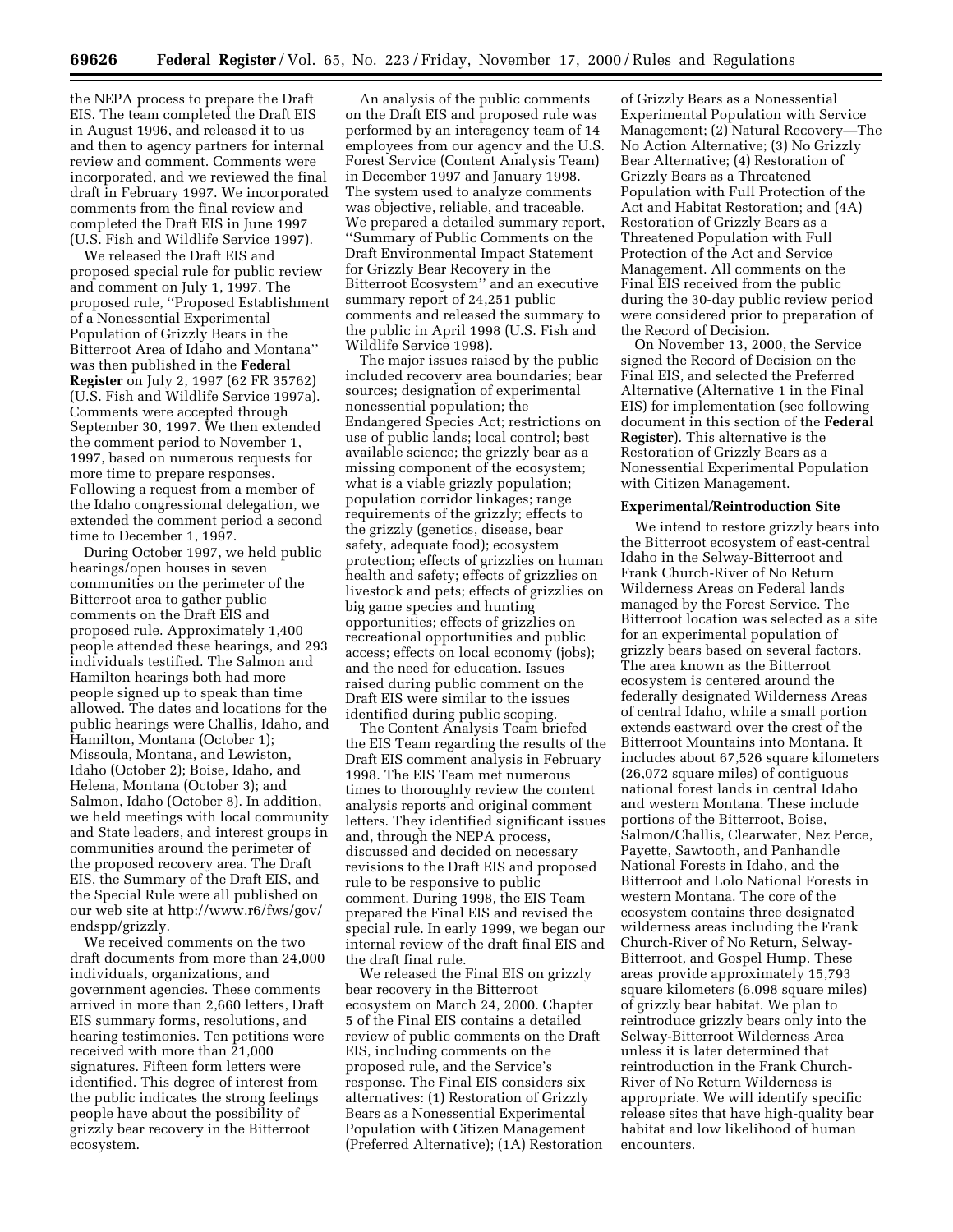There is no documentation that grizzly bears from northwestern Montana have moved into central Idaho. There is no evidence of any grizzly bears in the Experimental Population Area, thus there is no evidence of an existing grizzly bear population in the Experimental Population Area. In an effort to create a definition of a population for use in determining the feasibility of experimental population status for the Bitterroot ecosystem, we solicited input from 54 scientists familiar with bear populations. Thirtyseven scientists responded, and we adopted a definition. The definition of a grizzly bear population, as used in the Final EIS to define a minimal existing grizzly bear population in the Bitterroot, follows: ''A grizzly bear population is defined by verified evidence within the previous six years, consisting of photos within the area, verified tracks and/or sightings by reputable scientists or agency personnel, of at least two different female grizzly bears with young or one female seen with different litters in two different years in an area geographically distinct (separate) from other grizzly bear populations. Verifiable evidence of females with young, to be geographically distinct (separate), would have to occur greater than 10 miles (U.S. Fish and Wildlife Service 1993, page 171) from the nearest non-experimental grizzly bear population recovery zone boundary.'' Research data from the Cabinet-Yaak ecosystem indicates the average home range size of an adult female grizzly bear, when converted to a circle, has a radius of 10 miles (Kasworm and Servheen 1995).

The term "current range," as it is used in this rule, refers to the area inside or within 10 miles of the recovery zone line of currently occupied grizzly bear recovery zones (U.S. Fish and Wildlife Service 1993, page 171). The term ''geographically separate,'' as it is used in this rule, means that the Experimental Population Area and the recovery zone boundary of any existing grizzly bear population are separated by more than 10 miles.

The Bitterroot Experimental Population Area is outside the current range but within the historic range of the grizzly bear. The Bitterroot Experimental Population Area is greater than 10 miles from any recovery zone boundary of any existing grizzly bear population. Thus, the Service has determined that the east-central Idaho reintroduction area is consistent with provisions of section 10(j) of the Act; specifically, that experimental grizzly bears must be geographically separate from other, nonexperimental

populations. Grizzlies dispersing into areas outside of the Experimental Population Area will receive all the protections of a threatened species under the Act. Although the Service has determined that there is no existing grizzly bear population in the Experimental Population Area, we will continue to monitor for the presence of any grizzly bears naturally occurring in the area, and evaluate any new reports of sightings from the area.

#### **Reintroduction Protocol**

We will undertake the grizzly bear recovery project in the Bitterroot ecosystem in cooperation with the U.S. Forest Service, other Federal agencies, the States of Idaho and Montana, the Nez Perce Tribe, and entities of the Canadian Provincial government. We will also enter into agreements with the appropriate Canadian Provincial government agencies to obtain grizzly bears.

Grizzly bears (*Ursus arctos*) for this reintroduction will be obtained from Canadian and U.S. grizzly populations with permission from the Canadian Provincial governments and concurrence from the appropriate State officials. Grizzly bears can be taken by authorized State, Federal, and tribal authorities for scientific or research purposes under the authorities granted by 50 CFR 17.40.

The Bitterroot ecosystem recovery program proposes moving a minimum of 25 grizzly bears of both sexes over a 5-year period from areas in Canada (in cooperation with Canadian authorities) and the United States that presently have populations of grizzly bears living in habitats that are similar to those found in the Bitterroot ecosystem. We will reintroduce only bears with no history of conflict with humans or livestock. We will capture and reintroduce bears at the time of year optimal to their survival. This process will likely occur when grizzly bear food supplies in the Bitterroot ecosystem are optimum. We plan to transport bears to east-central Idaho, provide any necessary veterinary care, and fit them with radio collars in order to monitor them by the use of radiotelemetry. We will determine the movements of individual grizzly bears and how they use their habitat, and keep the public informed of general bear locations and recovery efforts. We will release bears close enough to each other to create a ''colony'' or population of bears, providing the basis from which they will successfully reproduce and expand in numbers.

Grizzly bears are common in western Canada (10,000 to 11,000 in British

Columbia) and Alaska (an estimated 30,000 to 35,000). An estimated minimum of 325 grizzly bears exist in the Northern Continental Divide ecosystem in northwestern Montana, and an estimated minimum of 328 exist in the Yellowstone ecosystem (1998 estimates per Grizzly Bear Recovery Plan criteria (U.S. Fish and Wildlife Service 1993)). The Final EIS analysis indicates no significant adverse impact to source populations from removal of grizzly bears for reintroduction to the Bitterroot ecosystem (U.S. Fish and Wildlife Service 2000), i.e., no significant adverse biological impact is expected from the removal of 10–15 grizzly bears from the British Columbia population over a 5-year period, and no significant adverse biological impact is expected from the removal of 10–15 grizzly bears from the Northern Continental Divide and/or Yellowstone ecosystem populations over a 5-year period. Such removals will be from areas that are outside the recovery zone, and not within 10 miles of the recovery zone line of either ecosystem. Under 50 CFR 17.80(b), the term ''nonessential experimental population'' means an experimental population whose loss would not be likely to appreciably reduce the likelihood of the survival of the species in the wild. The Service finds that grizzly bears to be used in the reintroduction effort meet the definition of ''nonessential'' because the loss of the reintroduced grizzlies is not likely to appreciably reduce the likelihood of survival of the species in the wild.

We will continue to ask private landowners and agency personnel in or around the Bitterroot ecosystem to immediately report any grizzly bear observations to us or to other authorized agencies. We will also conduct an extensive public information and education program. Public cooperation will be encouraged to ensure close monitoring of the grizzly bears and quick resolution of any conflicts that might arise. Specific information on grizzly bear reintroduction procedures can be found in Appendix 6, ''Scientific Techniques for the Reintroduction of Grizzly Bears,'' in the Final EIS.

#### **Status of Reintroduced Population**

In accordance with section 10(j) of the Act, this rule designates grizzly bears reintroduced to the Bitterroot ecosystem as a nonessential experimental population. After reintroduction, every grizzly bear found within the Experimental Population Area will be considered a nonessential experimental animal. The primary reasons for this designation are the biological status of the grizzly and the need for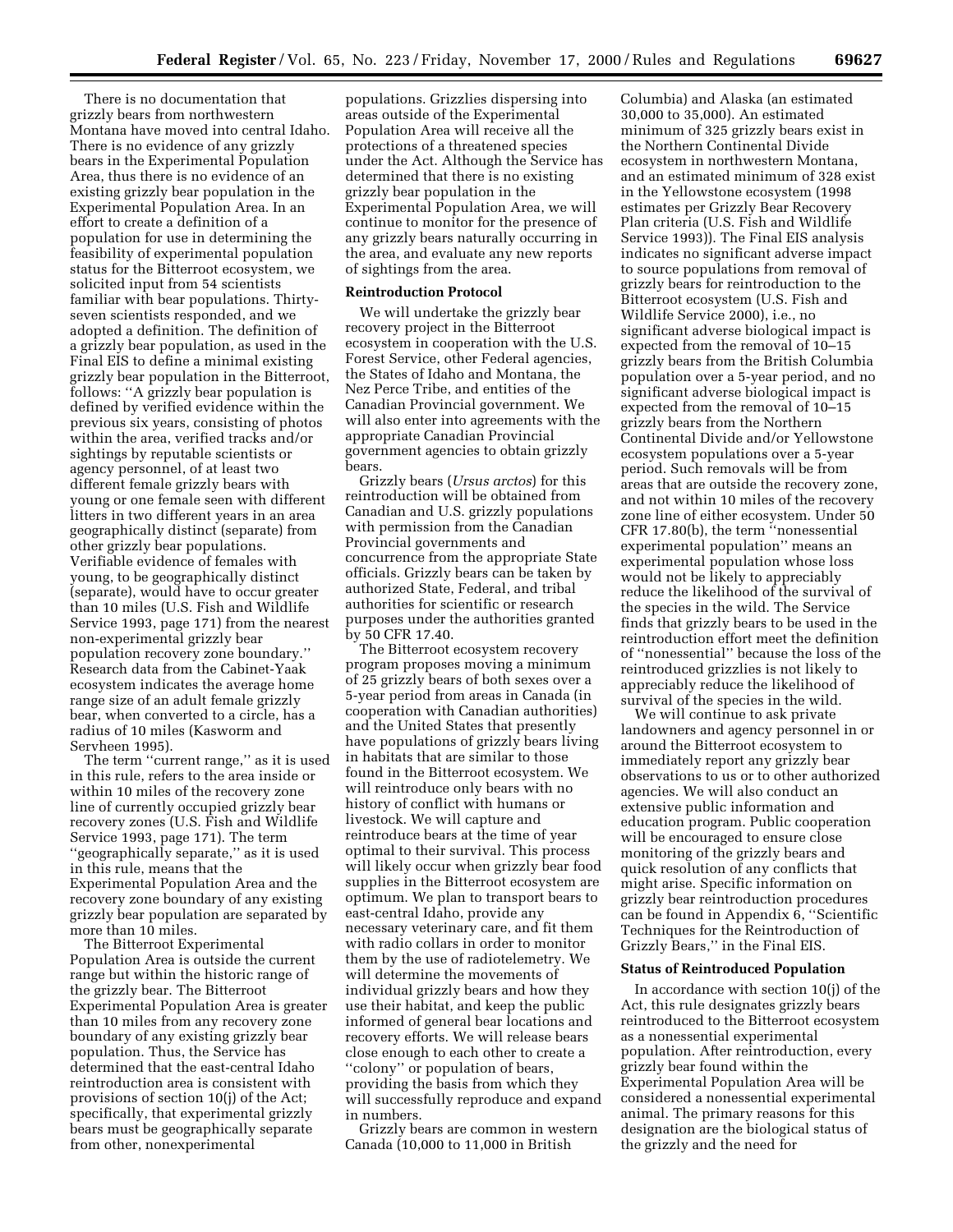management flexibility to achieve reintroduction goals. Such designation will allow these grizzly bears to be treated as a species proposed for listing for the purposes of section 7 of the Act. This designation allows us to establish a more flexible and less restrictive special rule, rather than applying the general prohibitions of the Act that otherwise apply to threatened species.

We find that protective measures and management practices under this final rule are necessary and advisable for the conservation of the grizzly. We also find that nonessential experimental status is appropriate for grizzly bears taken from wild populations and released into the Bitterroot ecosystem of east-central Idaho. Formal section 7 consultation will not be required for any proposed U.S. Forest Service activity in the Bitterroot ecosystem as a result of the experimental reintroduction of bears, and the requirements of section 7(a)(2) will not apply because there are no National Wildlife Refuges or National Parks within the Bitterroot Experimental Population Area. However, because nonessential experimental grizzly bears will be treated as a species proposed for listing, the conferencing requirements under section 7(a)(4) will apply. Presently, we envision no conflicts with any current or anticipated management actions of the U.S. Forest Service or other Federal agencies in the area. The national forests are beneficial to the reintroduction effort in that they form a natural buffer to private properties and are typically managed in a manner compatible for grizzly bears and other wildlife.

Most of the reintroduction area is composed of remote and sparsely inhabited wild lands. However, some risks to grizzly recovery are associated with take of grizzlies resulting from other land uses and various recreational activities. Potential threats are hunting, trapping, animal damage control activities, and high-speed vehicular traffic. Hunting, trapping, and USDA Wildlife Services programs are prohibited or strictly regulated by State and Federal law and policy. Very few paved or unpaved roads are in the reintroduction area or immediately

outside of it. The unpaved roads typically have low levels of vehicle traffic, and are constructed for low speeds and used only seasonally. Grizzly bears, therefore, should encounter vehicles and humans infrequently. In accordance with existing labeling, the use of toxicants lethal to grizzlies is prohibited. Overall, the possible risks and threats that could impact the success of the recovery effort are thought to be minimal.

#### **Location of the Experimental Population Area**

The Bitterroot Grizzly Bear Experimental Population Area includes most of east-central Idaho and part of western Montana (see map attached to rule). This approximately 65,113 square-kilometer area (25,140-squaremile area) will include the area bounded by U.S. Highway 93 from its junction with the Bitterroot River near Missoula, Montana, to Challis, Idaho; Idaho Highway 75 from Challis to Stanley, Idaho; Idaho Highway 21 from Stanley to Lowman, Idaho; Idaho Highway 17 from Lowman to Banks, Idaho; Idaho Highway 55 from Banks to New Meadows, Idaho; U.S. Highway 95 from New Meadows to Coeur d'Alene, Idaho; Interstate 90 from Coeur d'Alene, Idaho, to its junction with the Clark Fork River near St. Regis, Montana; the Clark Fork River from its junction with Interstate 90 near St. Regis, to its confluence with the Bitterroot River near Missoula, Montana; and the Bitterroot River from its confluence with the Clark Fork River to its junction with U.S. Highway 93, near Missoula, Montana. Much of the Experimental Population Area has highquality bear habitat with low likelihood of conflicts between grizzly bears and humans.

The proposed release site for restoring grizzly bears into east-central Idaho is on national forest land in the Selway-Bitterroot Wilderness Area. The Bitterroot Grizzly Bear Recovery Area (Recovery Area) consists of the Selway-Bitterroot Wilderness and the Frank Church-River of No Return Wilderness (approximately 14,983 square kilometers; 5,785 square miles) (see map attached to rule). The Recovery Area is

located within the Experimental Population Area, and is the area where grizzly bear recovery will be emphasized. If, in the future, new wilderness areas are designated adjacent to the Recovery Area, the Citizen Management Committee may recommend to the Secretary their addition to the Recovery Area. The Secretary would have to amend this special rule to change the definition of the Recovery Area.

#### **Management of the Reintroduced Population**

This special rule establishes a 15 member Citizen Management Committee (Committee) to facilitate recovery of the experimental grizzly bear population in the Bitterroot ecosystem. The Committee will make recommendations to the land and wildlife management agencies that the Committee believes will lead to recovery of the grizzly bear in the Bitterroot ecosystem. Decisions on and implementation of these recommendations will remain the responsibility of the land and wildlife management agencies. The Idaho Department of Fish and Game, Nez Perce Tribe, Montana Department of Fish, Wildlife, and Parks, and the Forest Service, in coordination with us, will continue to exercise day-to-day management responsibility within the Experimental Population Area.

The Committee will have the authority and responsibility for various tasks relating to the experimental grizzly bear population, to include: (1) Soliciting technical advice from outside experts; (2) implementing the Bitterroot Chapter of the Grizzly Bear Recovery Plan; (3) establishing a public participation process to review Committee recommendations; (4) developing strategies to emphasize recovery in the Experimental Area; (5) developing grizzly bear-related guidance for proper camping and sanitation within the Experimental Population Area; and (6) developing a response protocol for responding to grizzly bear encounters. See question 9 of the special rule for a complete list of Committee tasks.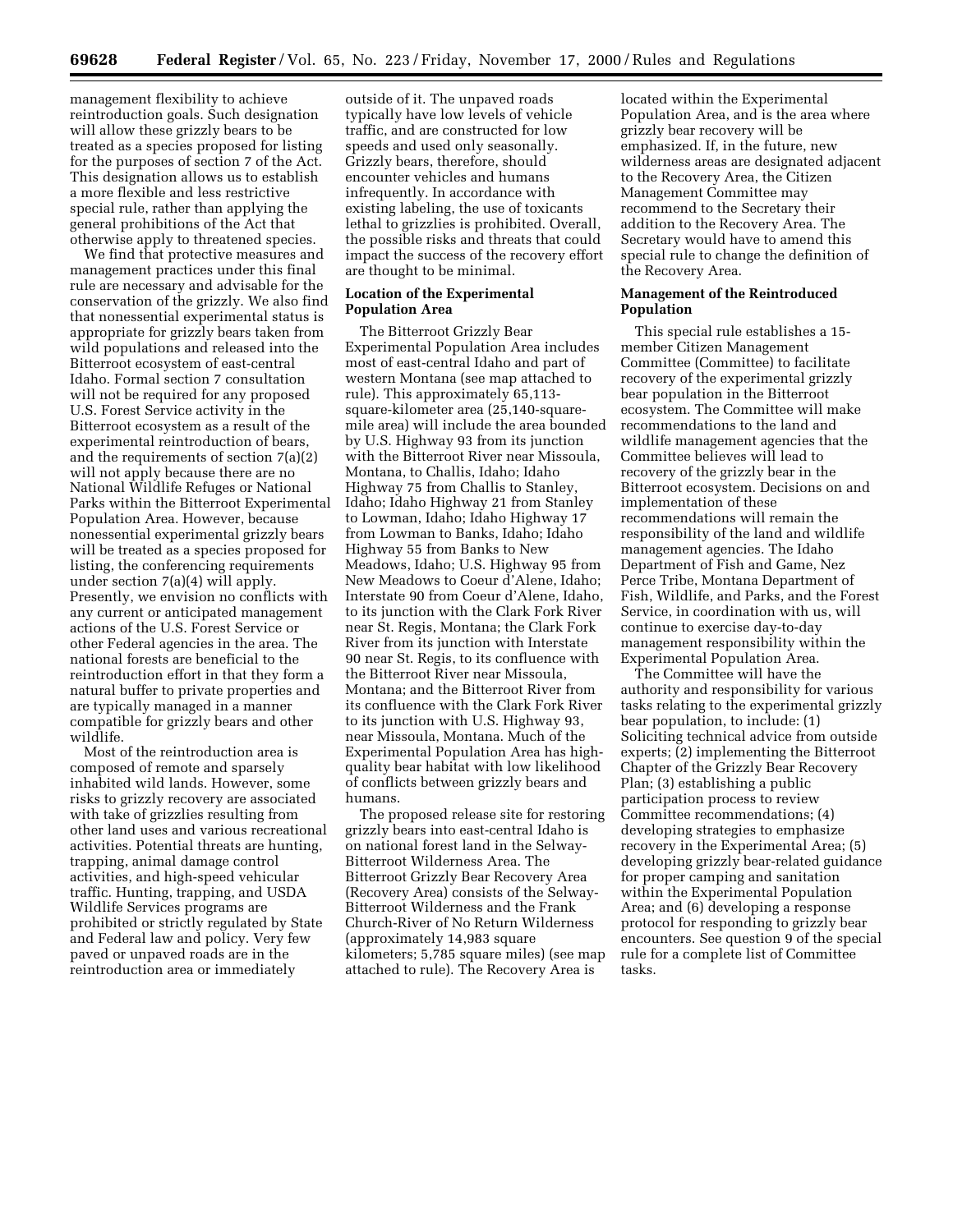Two scientific advisors will be appointed to provide the Committee with ready access to independent scientific information on grizzly bears. These advisors, which will not be employed by Federal agencies involved in grizzly bear recovery, will be nonvoting members, and are to attend all Committee meetings.

The special rule provides a procedure to monitor the progress of the Committee and resolve disputes if Committee actions are not contributing to the recovery of grizzly bears in the

Bitterroot ecosystem or not in compliance with this special rule. Included in this provision of the special rule is a process to establish a peer review panel of three scientists (Scientific Review Panel). The Scientific Review Panel will review issues, solicit additional information if necessary, and, using the best scientific and commercial data available, make timely recommendations to the Committee as to whether actions and decisions are in compliance with the special rule and

leading to recovery of the grizzly bear in the Bitterroot ecosystem. The Scientific Review Panel process is diagrammed in Figure 1. Question 11 of the special rule contains the procedures to be followed when Committee actions are not leading to the recovery of the grizzly bear in the Experimental Population Area, including the steps that will be undertaken if the Secretary assumes lead management responsibility for the experimental population.

**BILLING CODE 4310–55–P**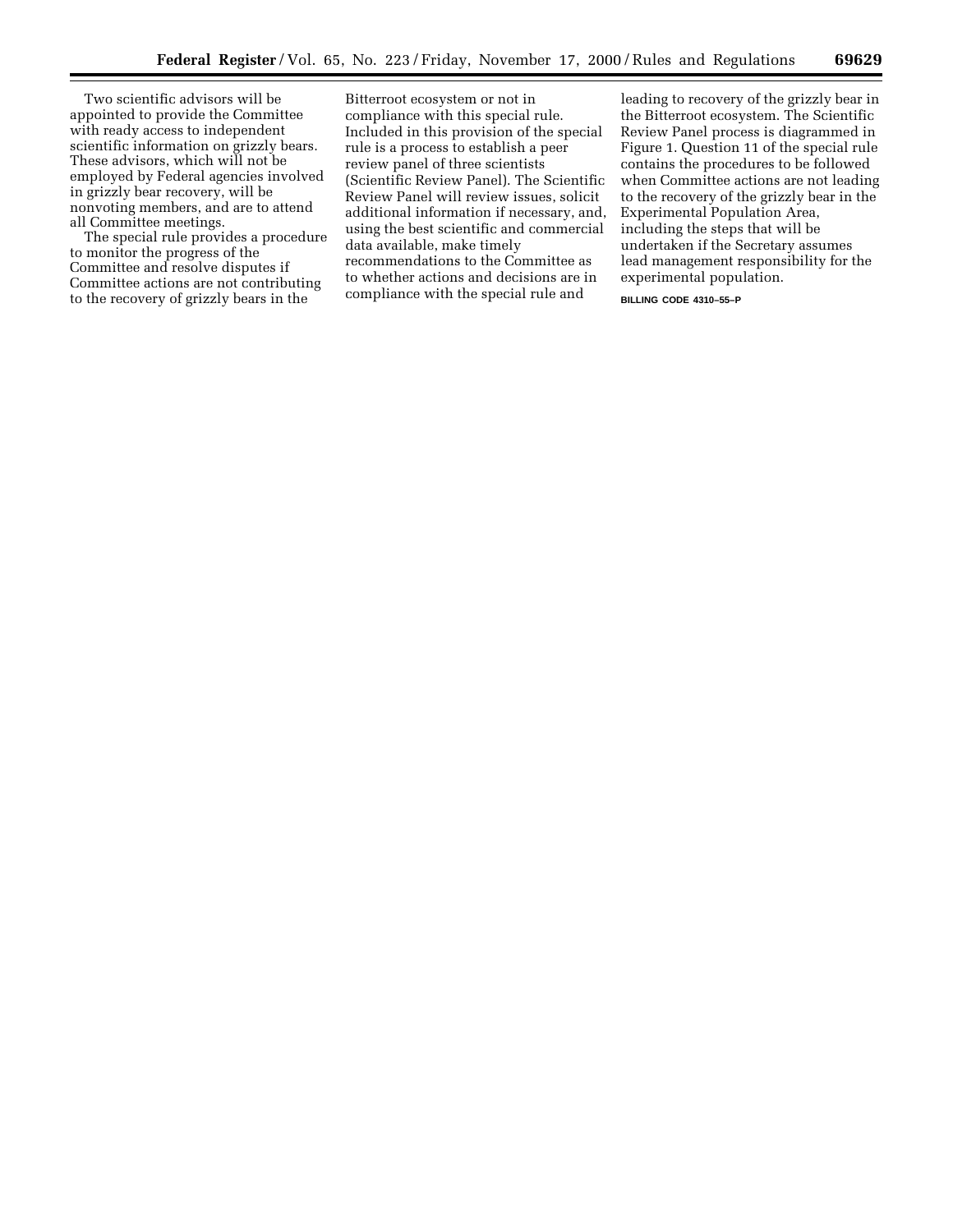

Figure 1. Scientific Review Panel process.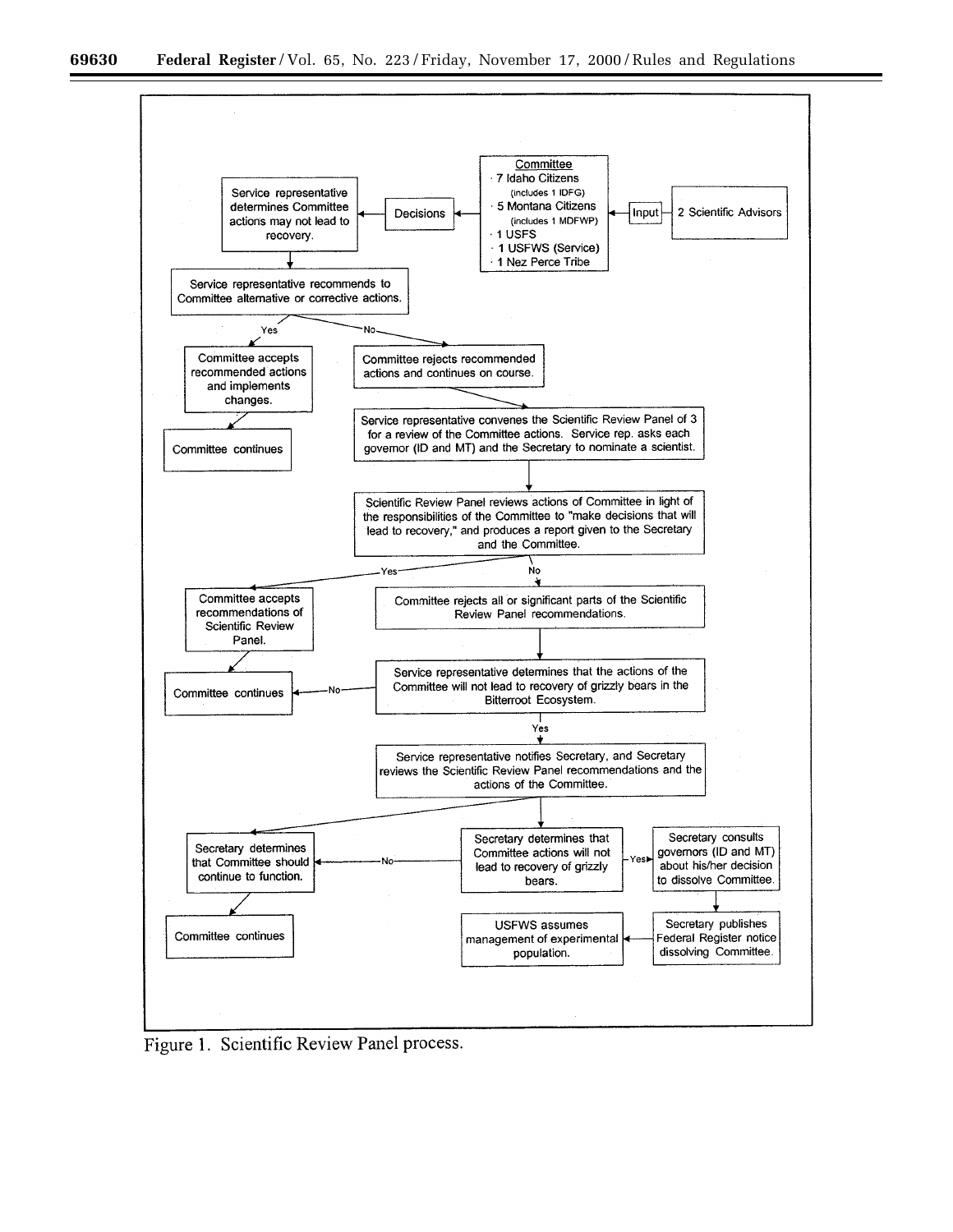#### **BILLING CODE 4310–55–C**

#### **Potential for Conflict With Federal and Other Activities**

Public opinion surveys, public comments on grizzly bear management planning, and the positions taken by elected officials indicate that grizzly bears should not be reintroduced without assurances that current uses of public and private lands will not be disrupted by grizzly bear recovery activities. The Committee will emphasize the recovery of grizzly bears in the Recovery Area, but bears moving outside the Recovery Area into other parts of the Experimental Population Area will be accommodated through management provisions in the special rule and through the management plans and policies developed by the Committee.

''Emphasize the recovery'' means grizzly bear management decisions in the Recovery Area will favor bear recovery so that this area can serve as core habitat for survival, reproduction, and dispersal of the recovering population. Reintroduction of bears will occur within the Recovery Area, and is specifically planned within the Selway-Bitterroot Wilderness unless it is later determined that reintroduction in the Frank Church-River of No Return Wilderness is appropriate. ''Accommodate'' means grizzly bears that move outside the Recovery Area onto public land in the Experimental Population Area will not be disturbed unless they demonstrate a real and imminent threat to human safety or livestock. The Committee will not recommend that bears be disturbed or moved unless conflicts, including conflicts associated with livestock, are both significant and cannot be corrected as determined by the Committee. In this case, the Committee will develop strategies to discourage grizzly bear occupancy in appropriate portions of the Experimental Population Area.

Unless the Committee determines otherwise, grizzly bears will be discouraged from occupying private lands outside the national forest boundary in the Bitterroot Valley, Montana (exclusion area). Bears entering this area will be captured and returned to the Recovery Area. If a grizzly bear enters the exclusion area, State and Federal wildlife management agencies will attempt to capture it immediately and notify the public of its presence as soon as possible. The public will be updated until the bear is caught. Further, any grizzly bear that occupies inhabited human settlement areas on private land within the Experimental Population Area that, in the judgment of the management agencies or Committee, presents a clear threat to human safety or that shows signs that it may become habituated to humans, will be relocated by management agencies or destroyed, if necessary. This provision is to prevent conflicts and possible bear-human injury or the death of bears, and to promote and enhance public safety.

No formal consultation under section 7 of the Act will be required regarding potential impacts of land uses, including resource extraction, on nonessential experimental grizzly bears. However, because the nonessential experimental grizzly bears are treated as a proposed species for listing, Federal agencies will be required to confer, in accordance with section 7(a)(4) of the Act, on actions that are likely to jeopardize the continued existence of the experimental bears. The Committee is responsible for recommending changes in land-use standards and guidelines as necessary for grizzly bear management. The Committee will develop recommendations on existing management plans and policies of land and wildlife management agencies, as necessary, for the management of grizzly bears in the Experimental Population Area. The final decision on implementation of recommendations from the Committee will be made by those agencies. If the Committee recommendations require significant changes to existing plans and policy, and the agencies tentatively agree to accept those recommendations, then the NEPA requirements may apply. Such management plans and policies will be in accordance with applicable State and Federal laws.

People can continue to kill grizzly bears in self-defense or in defense of others, with the requirement that such taking be reported within 24 hours to appropriate authorities (OMB #1018– 0095). After obtaining a permit from us, a person will be allowed to harass a grizzly bear attacking livestock (cattle, sheep, horses, and mules) or bees in the Experimental Population Area provided that all such harassment is by methods that are not lethal or physically injurious to the grizzly bear and such harassment is reported within 24 hours to the appropriate authorities. We will also permit the use of livestock guard dogs to harass grizzly bears in a nonlethal fashion around livestock. A livestock owner may be issued a permit to kill a grizzly bear killing or pursuing livestock on private lands if the response protocol established by the Committee has been satisfied and it has not been possible to capture the bear or deter depredations through agency efforts. If significant conflicts between

grizzly bears and livestock occur within the Experimental Population Area but outside of the Recovery Area, these could be resolved in favor of livestock by capture or elimination of the bear depending on the circumstances. We do not intend to establish a Federal compensation program for grizzly bear depredation, but compensation from existing private funding sources will be encouraged. Animal control toxicants lethal to bears are currently not used on public lands within the Recovery and Experimental Population Areas. We anticipate that ongoing animal damage control activities will not be affected by grizzly bear recovery. The Committee will review any conflicts or mortalities associated with these activities and will recommend necessary changes.

#### **Summary of Public Participation**

The proposed rule was published in the **Federal Register** on July 2, 1997 (62 FR 35762) (U.S. Fish and Wildlife Service 1997a). The proposed rule also was included as Appendix 13 of the Draft Environmental Impact Statement (Draft EIS) (U.S. Fish and Wildlife Service 1997) and was published on the Internet at http://www.r6.fws.gov/ endspp/grizzly. We received public comments on the proposed rule and the Draft EIS through December 1, 1997, which included two extensions of the deadline in response to public requests for more time to comment. During October 1997, we held public hearings/ open houses to gather public comments on the Draft EIS and proposed rule in seven communities on the perimeter of the Bitterroot area. Approximately 1,400 people attended these hearings, and 293 individuals testified. The dates and locations for the public hearings were: Challis, Idaho, and Hamilton, Montana (October 1); Missoula, Montana, and Lewiston, Idaho (October 2); Boise, Idaho, and Helena, Montana (October 3); and Salmon, Idaho (October 8). In addition, we held meetings with local community leaders, State leaders, and interest groups in communities around the perimeter of the proposed Recovery Area.

More than 24,000 individuals, organizations, and government agencies provided comments on the two draft documents. These comments arrived in more than 2,660 letters, Draft EIS summary forms, resolutions, and hearing testimonies. The comments received included 10 petitions with more than 21,000 signatures and 15 form letters. An interagency team of 14 employees from the Fish and Wildlife Service and the Forest Service conducted an analysis of the public comments on the Draft EIS and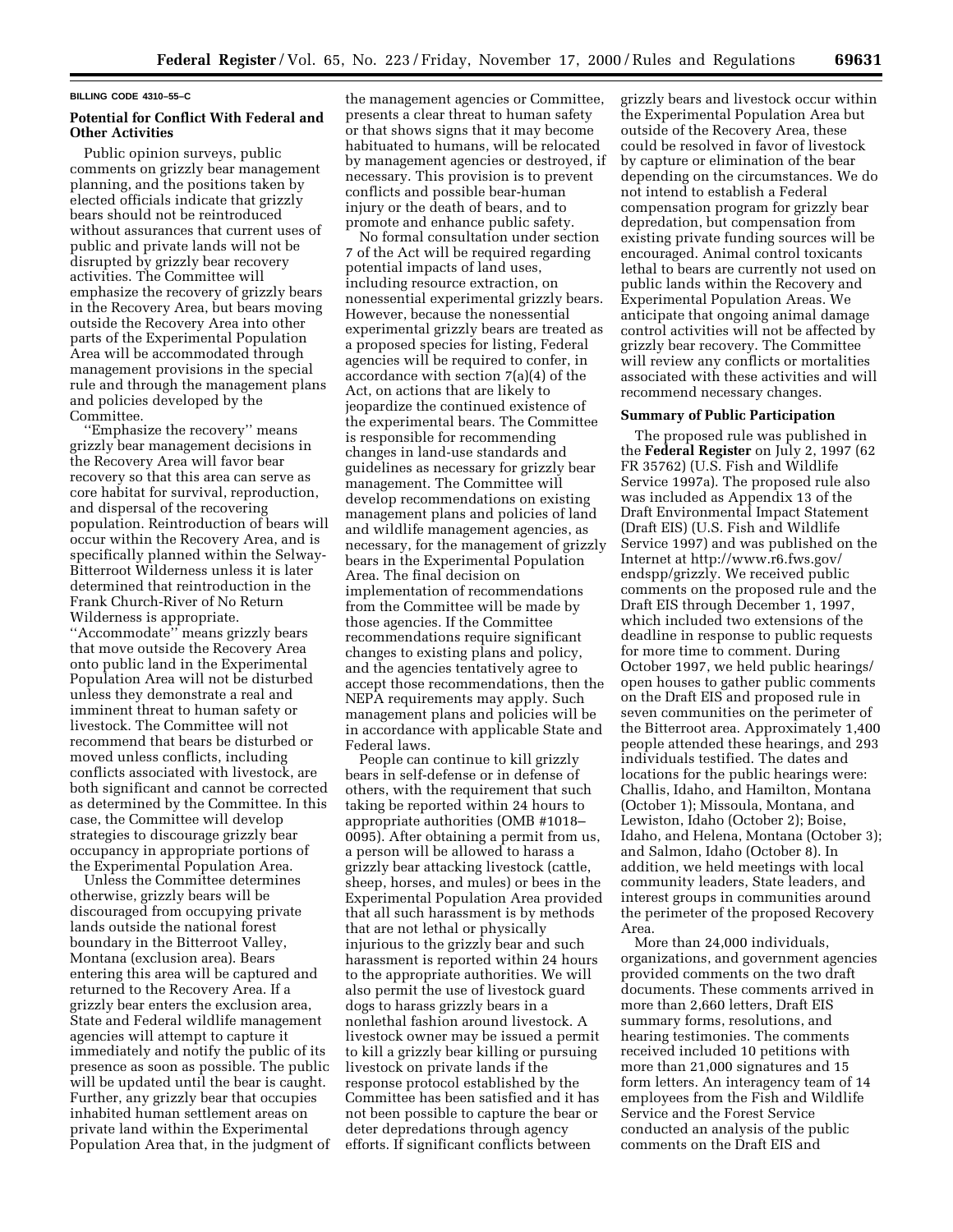proposed rule in December 1997 and January 1998. We made a concerted effort to ensure that the methods used to analyze public comments were objective, reliable, and traceable. We prepared a detailed summary report, ''Summary of Public Comments on the Draft Environmental Impact Statement for Grizzly Bear Recovery in the Bitterroot Ecosystem'' and an executive summary report of 24,251 public comments and released the summary to the public in April 1998 (U.S. Fish and Wildlife Service 1998).

We reviewed and considered all written and oral comments relating to the proposed rule. Comments that specifically addressed the proposed rule were made in 33 individual letters. Numerous other comments on the draft EIS were specific to the proposed rule or related management considerations. We also considered these comments in our review of the proposed rule. We include a detailed summary of the significant issues raised in public comments on the Draft EIS and the proposed rule and our response to those issues in Chapter 5 of the Final EIS. The following summary of key changes made to the final rule as a result of issues raised in public comments on the proposed rule is abbreviated from the Final EIS Chapter 5 discussion of public comments. Refer to the Final EIS and ''Summary of Public Comments on the Draft Environmental Impact Statement for Grizzly Bear Recovery in the Bitterroot Ecosystem'' for a more comprehensive discussion of public comments on the proposed rule and Draft EIS. Both documents are available to the public (see **ADDRESSES** section).

#### **Key Changes in Final Rule as a Result of Public Comment**

We made the following key changes and clarifications to the final rule or to discussions in the final rule based on public comments received on the proposed rule. These changes, individually and cumulatively, do not alter the predicted effect of the final rule.

1. In response to the issues of how and where the experimental population of grizzly bears will be managed, we clarified and defined several terms in the final rule including ''recovery emphasis," "accommodate," and ''Recovery Area.'' We added a statement in paragraph (l)(2) of the final rule regarding the potential for consideration of future designated Wilderness areas for inclusion in the Recovery Area. In paragraph (l)(1) of the final rule, we modified the boundaries in the northeast end of the Experimental Population Area to use the Clark Fork

River as a boundary instead of I–90, which was used in the proposed rule, because the Clark Fork River is a more logical biological boundary for the north end of the Experimental Population Area than the highway.

2. In response to the issue of effects of grizzly bears on livestock, we clarified the types of harassment permitted, including the use of livestock guard dogs around livestock.

3. The following clarifications and additions respond to the issue of human safety: If a grizzly bear enters the exclusion area in the Bitterroot Valley, State and Federal wildlife management agencies will attempt to capture it immediately, notify the public of its presence, and keep the public updated until the bear is caught. Further, any grizzly bear that occupies the exclusion area or other inhabited human settlement areas on private land within the Experimental Population Area and that presents a clear threat to human safety or whose behavior indicates that it may become habituated to humans will be relocated or destroyed by management agencies.

4. We changed the minimum time for determining the success or failure of the experimental reintroduction that the Committee must incorporate into the standards that they establish for such a determination. The proposed rule stated that the success or failure of the program cannot be measured in fewer than 10 years. After consideration of many comments, we changed the final rule to reflect our belief that absent extraordinary circumstances, the success or failure of the program cannot be measured in fewer than 20 years.

5. We added a clarification regarding how we would calculate a refined recovery goal for the Bitterroot experimental population. The proposed rule indicated that, if the Committee refines the recovery goal for the Bitterroot grizzly bear population after grizzly bears are reintroduced and occupy suitable habitats in the Experimental Population Area, the recovery goal will be consistent with the habitat available within the Recovery Area. The Committee will consider additional adjacent areas of public land for contribution of suitable grizzly bear habitat for recovery when setting the recovery goal if additional land is shown to be necessary by the best scientific and commercial data available.

6. We added several clarifications and changes to the Committee structure and function. We made these changes in response to the following public comment issues: (a) How the Committee will be selected; (b) the need for

scientific expertise on the Committee; (c) the need for clarification regarding mission, operations, and authority of the Committee; (d) the need for further insulation of the Committee from political influence; and (e) the need for a process to resolve conflicts between the Secretary and the Committee. The corresponding clarifications and changes are listed below:

(a) The Governors of Idaho and Montana will include written documentation of the qualifications of each person they nominate to the Secretary, and these nominations must be made within 60 days following the request from the Secretary.

(b) The Secretary will appoint two scientific advisors to the Committee as nonvoting members, to attend all meetings and provide scientific expertise to the Committee.

(c) We added Mission and Operating Guidelines Statements for the Committee.

(d) The Committee will implement the Bitterroot Chapter of the Recovery Plan in accordance with the final rule. The Committee may also make recommendations to land and wildlife management agencies regarding changes to plans and policies, but the final decision on implementation of those recommendations will be made by those agencies. NEPA requirements may apply.

(e) The Secretary can assume lead management implementation responsibility from the Committee if the Secretary determines the Committee's decisions are not leading to recovery. The rule lays out a specific process for accomplishing this assumption of responsibility, which involves a Scientific Review Panel.

7. We changed the rule to indicate that bears outside the boundaries of the Experimental Population Area will have the status of ''threatened,'' rather than ''experimental.'' This is consistent with other experimental population rules.

In addition to the key changes just discussed, we have also changed the language and organization of the final rule to comply with the principles of ''plain language.'' These changes do not affect the content of the rule.

#### **Status of Reintroduced Grizzly Bears and Conclusion**

If the status of the grizzly bear in the Bitterroot ecosystem is changed to threatened or endangered under the Act as a result of legal action or lawsuits, we will remove from the wild all reintroduced grizzly bears designated as nonessential experimental and revoke the pertinent regulations on the experimental population.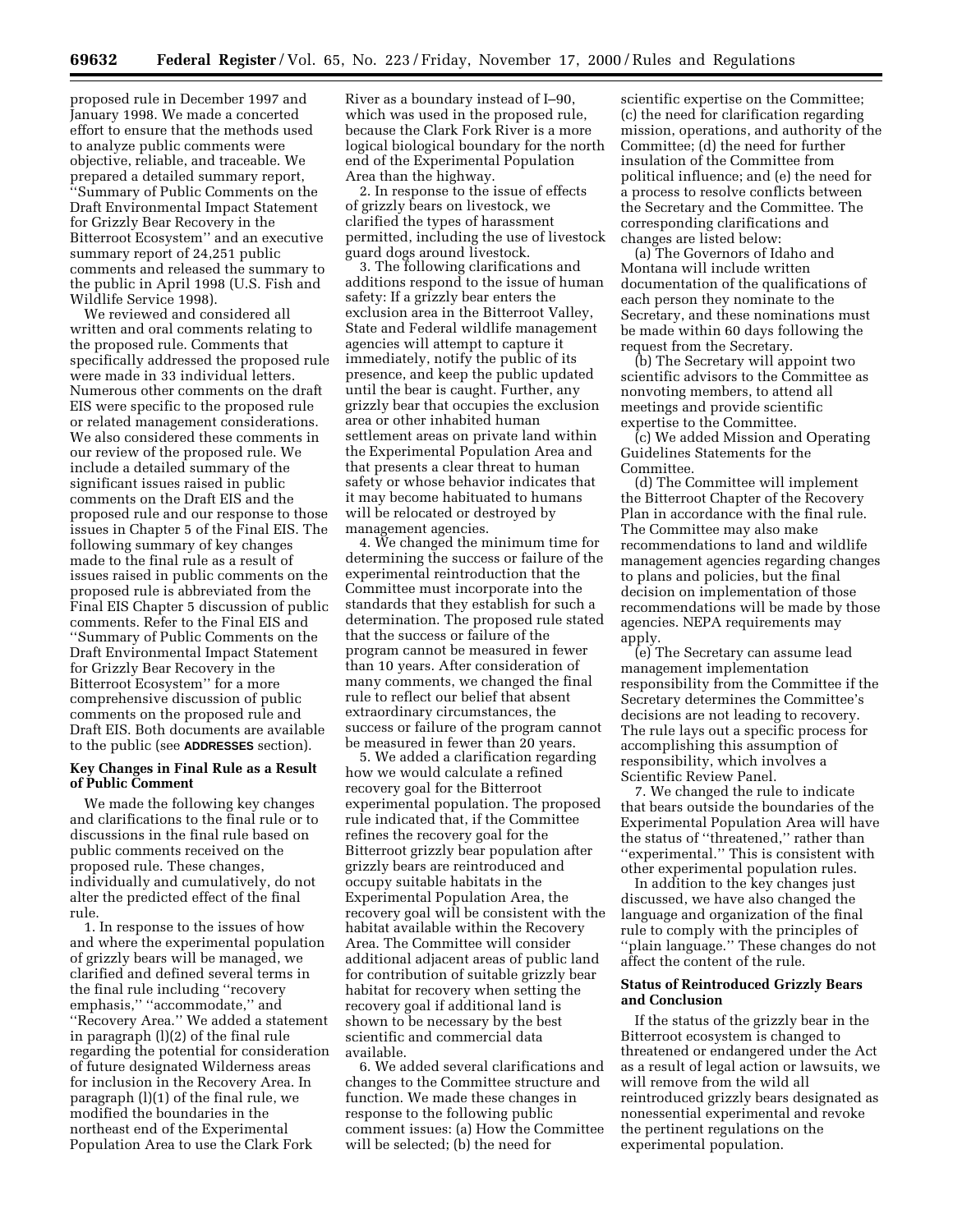We do not foresee any likely situation that would require us to change the nonessential experimental status until the grizzly bear is recovered and delisted in the Bitterroot ecosystem according to provisions outlined in the Recovery Plan.

Based on the above information, and using the best scientific and commercial data available (in accordance with 50 CFR 17.81), we find that reintroducing grizzly bears into the Bitterroot ecosystem will further the conservation and recovery of the species.

#### **Required Determinations**

#### *Regulatory Planning and Review*

In accordance with Executive Order 12866, this rule is a significant regulatory action (see item ''d'') and has been reviewed by the Office of Management and Budget. Although the significance of this action under Executive Order 12866 is not related to economic effects, we have prepared an economic assessment for this special rule. The cost-benefit portion of this assessment is presented below. A complete copy of the assessment is available upon request see **ADDRESSES** section.

Cost-Benefit Assessment of the 10(j) Rule

The Service proposes to undertake the reintroduction of an experimental population of grizzly bears into the Bitterroot ecosystem for three principal reasons: (1) It is the policy of the Federal government to recover federally protected listed species so that they may be removed from the protection of the Act; (2) there is no naturally occurring market for the conservation and reintroduction of federally protected species; and (3) the reintroduction is being proposed on land owned and operated by the Federal government.

As explained previously, the Act requires the Federal government to conserve listed species and the ecosystems upon which they depend. Congress enacted the Act, as they do many other Acts, because of the need for the Federal government to correct for a market failure that results in resources being allocated inefficiently. Typically, public markets are able to allocate resources in the most efficient manner as long as there are no entry or exit constraints for market participants and no individual or group of individuals are able to influence the market price. The grizzly bear, however, like other wildlife, is not a publically traded commodity. This is because wildlife, in general, exhibits public good characteristics that render the benefits

enjoyed by individuals unrivaled. In other words, because the benefits exhibited by the grizzly bear can be enjoyed by many individuals without effect on the level enjoyed by others, a ''free-rider'' problem exists whereby individuals who value the grizzly bear have an incentive to let others pay for its provision. Under these circumstances, such goods are typically under-supplied and require the Federal government to step in and correct for this social inefficiency.

In addition to the public good characteristics of the grizzly bear, perhaps as compelling a case can be made in that the Federal government is proposing to reintroduce the grizzly bear on federally owned and operated land. As a land manager, the Federal government attempts to manage its lands in a manner that is most socially efficient. The grizzly bear is a large land mammal that requires a substantial amount of acreage to survive on its own. As a result, the Federal government is in a unique position to, among other things, manage its large land holdings to the benefit and reintroduction of the grizzly bear. As a large public landowner, the Federal government constantly tries to manage its lands in a manner that provides the greatest benefit to society. Through the Wilderness Act, Congress recognized a need for the Federal government to provide and manage some of its lands as wilderness due to its public good characteristics and the lack of a market to provide a socially optimal amount. By re-establishing the grizzly bear to a public wilderness, the Federal government is maximizing social welfare to those recipients who value true wilderness in the sense that the wilderness will more closely represent its original, primitive state.

#### Baseline

The Service conducted an economic analysis for the EIS, looking at effects on hunter harvest, livestock depredation, land use restrictions, human safety, visitor use and existence values. This economic assessment uses some of the information used in the EIS. We recognize that we could have chosen to proceed with grizzly bear reintroduction in the Bitterroot without a new regulatory or rulemaking action (the alternative that provided for reintroduction with full Act protection), in which case we would not have needed to promulgate a 10(j) rule. However, given our need for the public and their elected officials to lend their full support to efforts to recover the grizzly bear in the Bitterroot ecosystem, our doing so would be highly unlikely.

Therefore, we have chosen to compare the economic effects of the 10(j) rule to reintroduce grizzly bears to the Bitterroot ecosystem to a ''no bear'' baseline (as done in the EIS), rather than a baseline that assumes full protection under the Act.

#### Economic Effects of the Rule

The area affected by this rule consists of a limited area of mostly designated wilderness and surrounding lands in east central Idaho and western Montana, the Bitterroot ecosystem. The Bitterroot ecosystem, as characterized by data from 10 counties in central Idaho and 4 counties in western Montana, is approximately 44,419 square miles and 76% Federal land. As of 1996, the area had a population of about 241,000; a \$4.6 billion local economy; 440,570 cattle and sheep (298,000 are grazed on national forest); approximately 274,360 ungulates, with a hunter harvest of 28,023; and, received approximately \$13.2 million from recreational visits to national forests annually.

Most of the reintroduction area is composed of remote and sparsely inhabited wild lands. Very few paved or unpaved roads are in the reintroduction area or immediately outside of it. These unpaved roads typically have low levels of vehicle traffic, and are constructed for low speeds and used only seasonally. Grizzly bears, therefore, should encounter vehicles and humans infrequently.

#### Potential Costs

One of the potential costs of grizzly bear restoration to the Bitterroot ecosystem is reduced big game hunting opportunities in hunting units/districts in or near the Recovery Area. However, we do not expect grizzly bear recovery to have any significant effect on huntable populations of ungulates in the Bitterroot ecosystem. Using Mattson's (1997) estimates of average grizzly bear predation rates of 1.4 and 5.8 ungulates per year for adult female and male bears respectively, a recovered population of 280 grizzly bears would be expected to prey upon 504 ungulates per year given a 50:50 sex ratio and a 50:50 adultsubadult ratio. This amount of loss would represent approximately 0.11% of estimated ungulate populations in the Bitterroot ecosystem, and would not measurably impact ungulate populations or hunter harvest. Of course, the impact would be significantly less until the population of grizzly bears is fully recovered, which is estimated to take 50–110 years.

A second area of potential costs associated with grizzly bear restoration to the Bitterroot ecosystem is the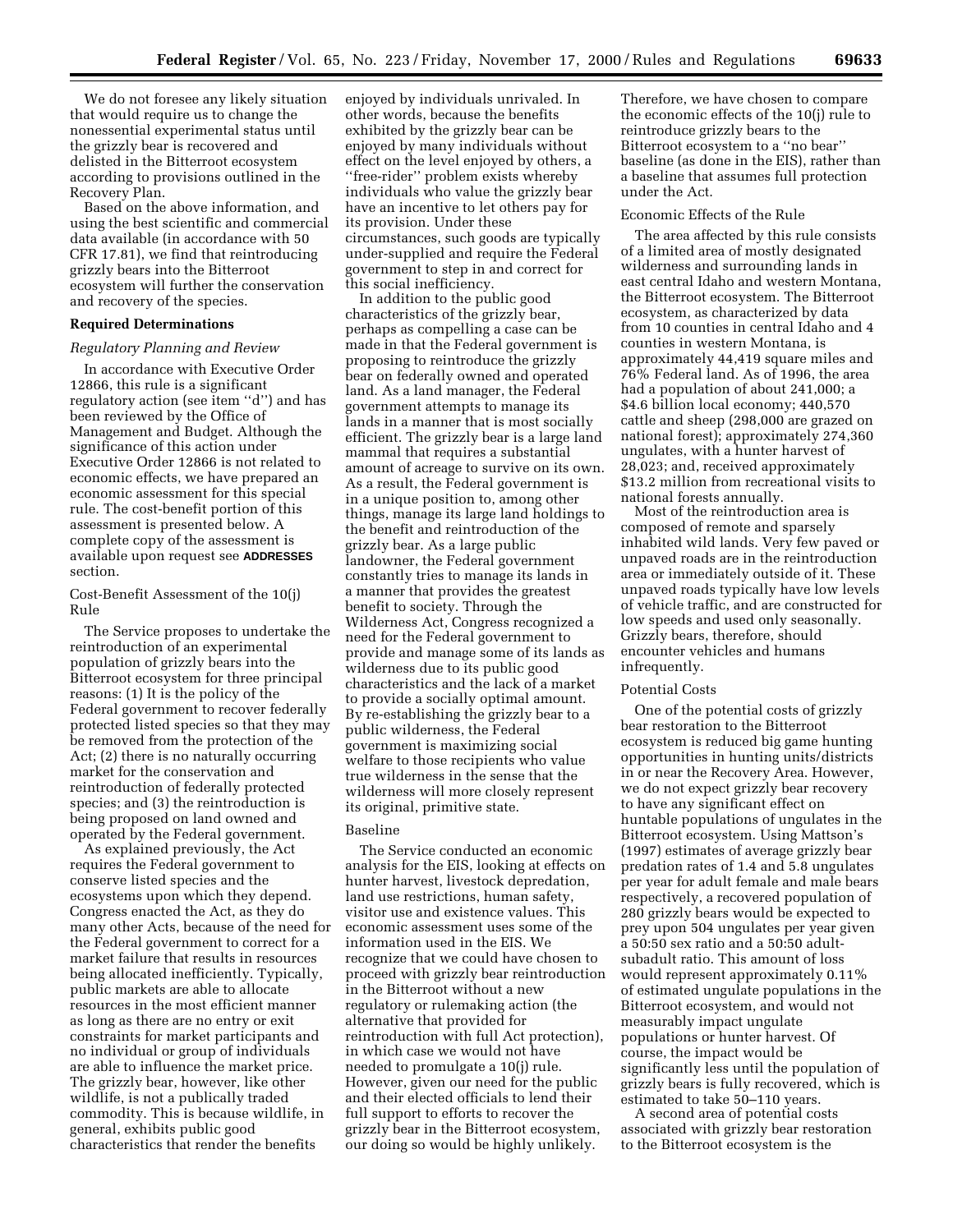possibility of livestock depredation by the recovered grizzly population. Again, these costs are expected to be very low, and are expected to be minimal prior to full recovery of the population of grizzly bears in the Bitterroot ecosystem. Via a mathematical equation using depredation rates from the Yellowstone and Northern Continental Divide ecosystems in relation to total livestock in each of these ecosystems, we estimated that after a recovered population of 280 grizzly bears is achieved, depredation incidents involving livestock would take from 4 to 8 cattle, and from 5 to 44 sheep annually. The calculation of lost value due to this depredation is straightforward. The lost value per year is equal to the estimated number of lost animals per year times the market value of those animals. Given the average value per cow of \$565 and the average value per sheep of \$92 (average values as of 1996 according to Montana and Idaho Departments of Agricultural Statistics as cited in U.S. Fish and Wildlife Service 2000), we estimate that between \$2,720 and \$8,568 per year in livestock predation losses would occur after grizzly bears are fully recovered. It is possible that a private compensation program (such as exists for the gray wolf recovery program) will be set up to lessen the impact of these costs to individual ranchers. If this were the case, the impact of livestock losses would be shifted from the individual ranchers to contributors to such a fund.

We expect that any land use restrictions due to the restoration of grizzly bears to the Bitterroot ecosystem would be minor and temporary, and would not result in lost economic value in recreational activities, timber harvest, or mineral extraction. This conclusion is based on the experience of the Interagency Grizzly Bear Committee, a group composed of officials of the Service, the Forest Service, the Bureau of Land Management and state wildlife offices, and responsible for coordinating management of grizzlies in nearby locations.

It is expected that any land use restrictions on recreation due to the restoration of grizzly bears to the Bitterroot would not result in lost economic value. While some visitors may be inconvenienced due to occasional temporary trail closures, this inconvenience is unlikely to result in any appreciable loss of economic value as, based on experience in other areas where grizzly bears exist, such closures will be rare and use will shift to trails elsewhere. Regulations specific to outfitters operating within the Recovery Area and backcountry recreationists,

including horsepackers and river rafters, may be promulgated at some future time requiring the use of bear-proof garbage and food containers and methods when in the backcountry.

While these regulations would necessarily involve some economic impact to the outfitter and the public, we do not anticipate that this impact would be substantial in any respect. The cost of bear-proofing an outfitter's camp can vary depending on the method of protection used. For a small outfitter, slings and pulleys may run as much as \$50 to \$100 dollars. For larger outfitters, electric fencing or containers could run \$1,000 dollars. For very large outfitters with multiple camps the total cost could be \$2,000 to \$3,000. It is very unlikely that outfitters would reduce operations in the recovery area due to increased costs of bear-proof containers. Big game outfitting on USFS lands is allocated through special use permits. These permits are, in many areas, highly valued assets of the outfitter's business. It is unlikely that an outfitter would either abandon or underutilize their permit because of the cost of purchasing bearproof containers. The cost of the containers when amortized across the outfitter's clients over the life of the containers would represent a very small portion of the total operating expense that the outfitters face.

Timber harvest and mineral extraction are land use activities that are compatible with bear recovery as long as they meet the standards and guidelines of the Forest Service's Forest Plans. Current Forest Plans for the Clearwater and Nez Perce National Forests outside of wilderness areas are adequate for grizzly bear recovery, and we do not anticipate that this grizzly bear reintroduction will result in an economic effect on current timber harvest plans or mineral extraction. It is anticipated that future Forest Plans will continue to manage for grizzly bears as the Forest Service is required by the Act to carry out programs for the conservation of this and other listed species, the Forest Service has been an active member of the Interagency Grizzly Bear Committee, and undeveloped lands will only become more rare and valuable to the continued existence of wildlife in the future.

We examined the costs to human safety and found these to be relatively small. In the Bitterroot ecosystem, during the first several decades following reintroduction, chance of injury caused by grizzly bears would be exceedingly small due to the low density of bears in the area. Projections for human injury once bears are recovered 50–110+ years in the future,

are less than one injury per year and approximately one grizzly bear-induced human mortality every few decades. Backcountry precautions, primarily keeping human foods away from bears, dramatically reduces human-grizzly bear incidents. The potential of encounters between people and grizzly bears is low, and injury rates for the Bitterroot are expected to be similar to the rates for areas outside of the national parks where grizzly bears exist.

For comparison, we used human injury rates from areas with similar circumstances: The Northern Continental Divide ecosystem and the Yellowstone ecosystem outside of Glacier and Yellowstone National Parks, respectively. Human-bear interactions in a national park are much more numerous than would be expected in the remote Bitterroot wilderness, and the statistics are not comparable. In northwest Montana (outside of Glacier Park) and northern Idaho, only two bear-inflicted injuries (one mortality) have occurred in the last 50 years. In the Bob Marshall Wilderness in 1956 a hunter shot and injured a grizzly bear that responded by mortally injuring him. In the Mission Valley in 1985, a bird hunter shot and wounded a grizzly that responded by injuring him. In the Yellowstone ecosystem outside of Yellowstone National Park, there have been 22 injuries due to grizzly bears (including 3 mortalities) within the last 159 years, for an average of one mortality every 53 years.

Given that mortalities in both of these areas average one every 50 years, and the generally accepted range of values for a human life is \$4–10 million, cost in human mortalities is expected to average approximately 80,000–200,000 per year. Costs have only been monetized for human mortality. Human injury is also an additional potential cost, but was not determined for this assessment.

A potential cost is a decrease in visitation of the area by the public. However, changes in visitor use are difficult to anticipate. While some individuals might wish to see a grizzly bear in the wild, others might wish to avoid the possibility of encountering one. The costs of decreased visitation was not estimated.

Finally, the cost for the actual reintroduction is expected to be approximately \$433,600 per year for the 5-year reintroduction period (U.S. Fish and Wildlife Service 2000). This includes the cost of capturing and transplanting bears (\$90,600), monitoring and management of the population (\$173,000), travel expenses of the Citizen Management Committee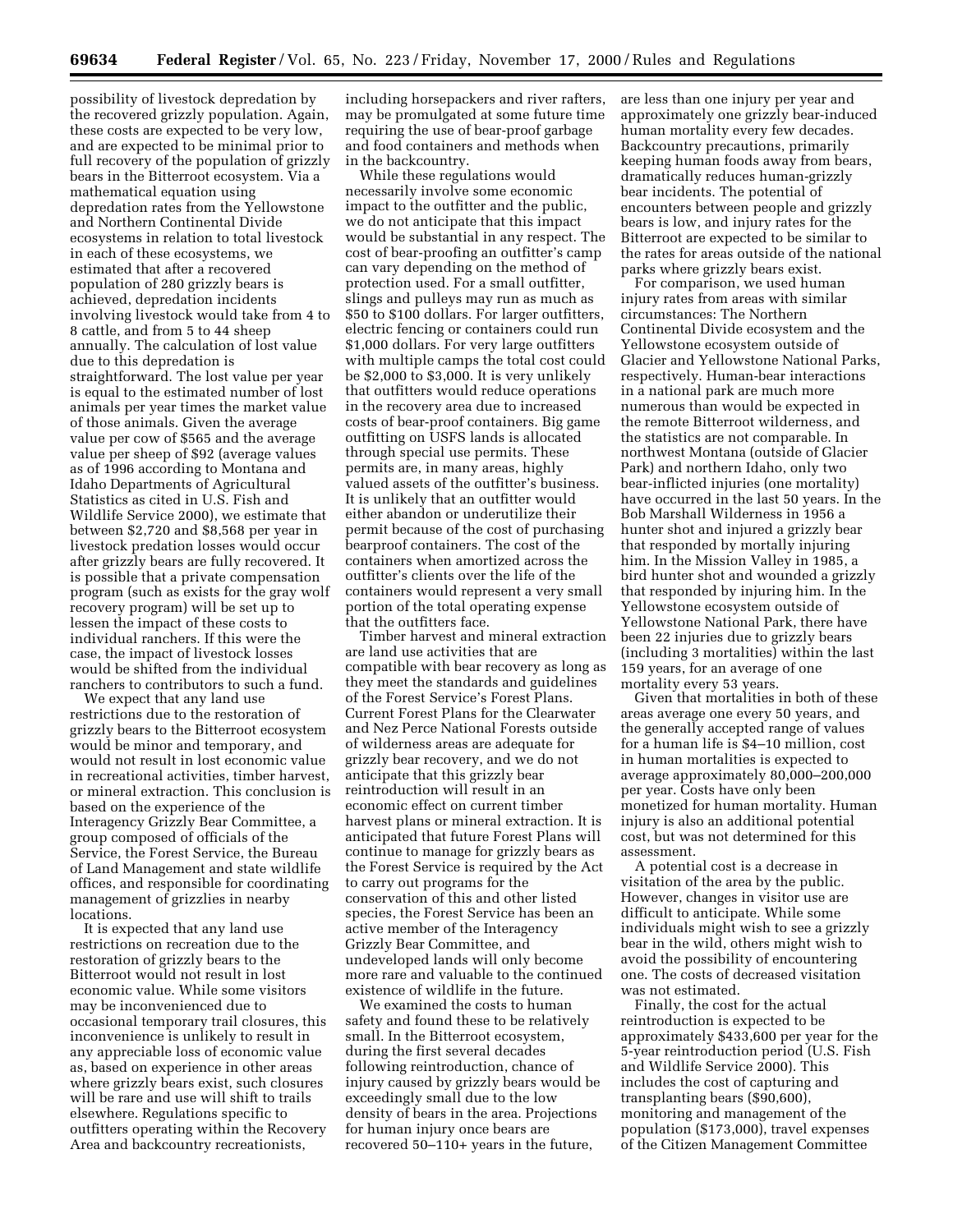(\$20,000), and initial costs for sanitation, outreach, and law enforcement activities by the Forest Service (\$150,000). Annual costs for monitoring and citizen management is expected to be approximately \$193,000 for each year beyond the 5-year reintroduction period.

### SUMMARY OF POTENTIAL COSTS ASSOCIATED WITH THE 10(J) RULE

|                                     | Potential annual cost<br>$\left( \mathbb{S}\right)$ |
|-------------------------------------|-----------------------------------------------------|
| Big game hunting                    | Insignificant.                                      |
| Livestock depredation               | 2,720-8,568.1                                       |
| Bear-proofing                       | Not quantified as an-<br>nual cost.                 |
| Timber harvest                      | Insignificant.                                      |
| Mineral extraction                  | Insignificant.                                      |
| Human mortality                     | 80,000-200,000.1                                    |
| Human injury                        | Not determined. <sup>2</sup>                        |
| Reduction in visitation             | Not determined.                                     |
| Costs of monitoring/<br>management. | 193.000.3                                           |
| Total<br>.                          | 275,720-401,568.                                    |

1 Costs expected to be significantly lower initially (approaching zero), reaching these<br>amounts after 50–110 years.

<sup>2</sup> Costs expected to be significantly lower initially with projections of one injury/year after

<sup>3</sup> Costs expected to be \$433,632 for the initial 5 years.

#### **Potential Benefits**

Grizzly bears are a high-profile species with interest nationwide. A survey of Yellowstone National Park visitors found that respondents ranked the grizzly bear highest among wildlife species they would most like to see on their trip to the park. Restoration of grizzly bears in the Bitterroot ecosystem would further increase national awareness of the presence of this species in the lower 48 States.

Existence value is the value a person associates with the knowledge that a resource exists, even if that person has no plans or expectations of ever directly using that resource. People may hold this value for a number of reasons. In this case, the resource being valued is a recovered or recovering population of grizzly bears in the Bitterroot ecosystem. Since existence values potentially affect everyone in the country, some of these impacts fall to individuals outside of the Bitterroot ecosystem. Because the presence of grizzly bears completes both the biological component of the ecosystem and the wilderness experience, existence benefits are expected to result from the reintroduction.

Another potential benefit is an increase in visitation of the area by the public. However, as stated in the ''Potential Costs'' section, changes in

visitor use are difficult to anticipate. No monetary value is given to benefits from visitor use in this assessment.

#### Cost-Benefit Summary

We anticipate no significant costs to land use activities on public or private land with regard to hunting, timber harvest, mining, or public access/ recreational use. Annual costs associated with livestock depredation, equipment for outfitters to bear-proof camps, risk to human safety, and management and monitoring of the population of grizzly bears are estimated to be approximately \$275,720–401,568 or more (depending on costs for bearproofing by outfitters). It is uncertain what the net visitation impacts will be. They were not quantified in this assessment. Existence value benefits are expected to result from this rule.

(a) This rule will not have an annual economic effect of \$100 million or adversely affect an economic sector, productivity, jobs, the environment, or other units of government. The rule would allow management of grizzly bears by government agencies and the public to minimize conflicts over uses of public lands, effects on domestic animals and livestock, and impacts on ungulate populations. A Citizen Management Committee would be authorized to manage implementation of the experimental population and would be tasked with implementing the Bitterroot Chapter of the Grizzly Bear Recovery Plan. Reintroduction could result in grizzly bear recovery in the Bitterroot ecosystem (achievement of the tentative recovery goal of approximately 280 grizzly bears occupying suitable habitat) in a minimum of 50 years (4% growth rate), although recovery would likely require more than 110 years (2% growth rate after the bears were released.

(b) This rule will not create inconsistencies with other agencies' actions. Nonessential experimental population designations under section 10(j) of the Act reduces both the interagency consultation requirements (with other Federal agencies) and ''taking'' restrictions of the Act. The reintroduction of grizzly bears will occur on Federal public lands managed by the U.S. Forest Service. The action allowed by this rulemaking is consistent with the policies and guidelines of the Forest Service. Because of the substantial regulatory relief provided by nonessential experimental population designations, we do not believe the reintroduction of these bears will conflict with existing or proposed human activities or hinder public use of the Bitterroot ecosystem.

(c) This rule will not materially affect entitlements, grants, user fees, loan programs, or the rights and obligations of their recipients because we expect minimal impacts or restrictions to existing human uses of the Bitterroot ecosystem.

(d) This rule will raise a novel policy issue. We have previously promulgated more than a dozen section 10(j) rules for experimental populations of other listed threatened and endangered species in various localities since 1984. However, this is the first experimental population rule that establishes a management process that includes a Citizen Management Committee. For this reason, the rule is a significant regulatory action in accordance with Executive Order 12866.

#### *Regulatory Flexibility Act (5 U.S.C. 601 et seq.)*

We certify that this rule will not have a significant economic effect on a substantial number of small entities under the Regulatory Flexibility Act (5 U.S.C. 601 *et seq.*). We have determined that the small entities most likely to be affected by this rule are producers of domestic livestock. There are 4,327 farms within the 14 counties covering the Bitterroot grizzly bear primary analysis area in central Idaho and western Montana. As discussed above, grizzly depredation on domestic livestock would likely be minimal during the estimated 50–110+ years until the population of grizzly bears in the Bitterroot ecosystem is fully recovered. We estimate that after a recovered population of 280 grizzly bears is achieved, depredation incidents involving livestock would be from 4 to 8 cattle and from 5 to 44 sheep per year. Prior to full recovery, depredation losses are expected to be below these estimated levels. In a worst-case situation, depredation could impact 52 out of 4,327 farms, which would not constitute a substantial number of small entities (U.S. Fish and Wildlife Service 2000).

#### *Small Business Regulatory Enforcement Fairness Act (5 U.S.C. 804(2))*

In the economic analysis, we determined that designation of a nonessential experimental population of grizzly bears in the Bitterroot ecosystem will not cause: (a) Any effect on the economy of \$100 million or more; (b) any major increases in costs or prices for consumers; individual industries; Federal, State, or local government agencies; or geographic regions; or (c) any significant adverse effects on competition, employment, investment, productivity, innovation, or the ability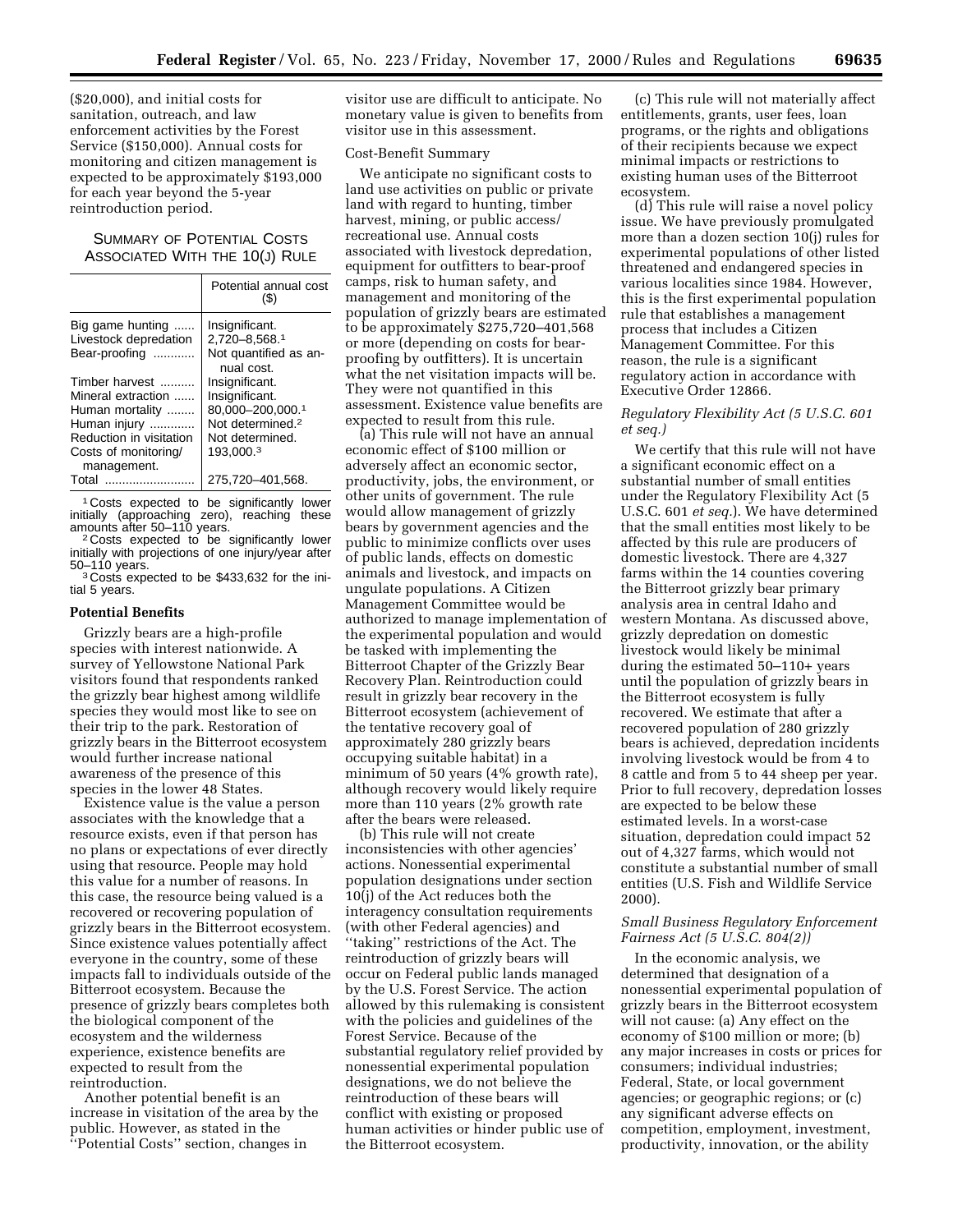of U.S.-based enterprises to compete with foreign-based enterprises. Based upon the analysis of identified factors, we have determined that no individual industries within the United States will be significantly affected, and no changes in the demography of populations are anticipated. The intent of this special rule is to facilitate and continue the existing commercial activity while providing for the conservation of the grizzly bear through reintroduction to suitable habitat.

#### *Unfunded Mandates Reform Act (2 U.S.C. 1531 et seq.)*

We have determined and certified pursuant to the Unfunded Mandates Reform Act, 2 U.S.C. 1531 *et seq.*, that this final rulemaking will not impose a cost of \$100 million or more in any given year on local or State governments or private entities.

The management responsibility for the reintroduced population will rest with a Citizen Management Committee created by the Secretary. This Committee will involve local people in the management of this population. Travel and per diem for non-Federal members of this Committee and funding for the function of this Committee will come from the Service.

#### *Takings*

In accordance with Executive Order 12630, this rule does not have significant takings implications, and a takings implication assessment is not required. This designation will not ''take'' private property and will not alter the value of private property. More than 75% of the area included in the nonessential experimental population area is on Federal lands.

#### *Federalism*

In accordance with Executive Order 13132, this rule will not affect the structure or role of States and will not have direct, substantial, or significant effects on States. Also, our economic analysis indicates that considerable economic benefits would result from the designation.

In keeping with Department of the Interior policy, the Service requested information from and coordinated development of the proposal with appropriate State resource agencies in Idaho and Montana. In addition, both States participated in the development of the EIS. The Service will continue to coordinate any future designation of experimental population status with the appropriate State agencies.

#### *Civil Justice Reform*

In accordance with Executive Order 12988, we have further determined that this regulation does not unduly burden the judicial system and meets the applicable standards provided in sections 3(a) and 3(b)(2) of Executive Order 12988. We have made every effort to ensure that this final determination contains no drafting errors, provides clear standards, simplifies procedures, reduces burden, and is clearly written such that litigation risk is minimized.

#### *Paperwork Reduction Act of 1995 (44 U.S.C. 3501 et seq.)*

This final rule contains collections of information requiring the approval of the Office of Management and Budget (OMB) under 44 U.S.C. 3501 *et seq.* Authorization for this information collection has been approved by OMB and has been assigned control number 1018–0095. The Service may not conduct or sponsor, and a person is not required to respond to, a collection of information unless it displays a currently valid OMB control number.

#### *National Environmental Policy Act*

A Final EIS on the reintroduction of the grizzly bear in the Bitterroot ecosystem has been prepared and is available to the public (see **ADDRESSES**). The Final EIS should be referred to for analysis of the Preferred Alternative chosen in the Record of Decision.

#### *Government-to-Government Relationship With Tribes*

In accordance with the President's memorandum of April 29, 1994, ''Government-to-Government Relations with Native American Tribal Governments'' (59 FR 22951) and 512 DM 2, we have closely coordinated this rule with the Nez Perce Indian Tribe, which has been involved in development of the rule, and determined that there are no effects.

#### **References Cited**

- Duda, M.D. and K.C. Young. 1995. The public and grizzly bear reintroduction in the Bitterroot Mountains of Central Idaho. Responsive Management. Harrisonburg, VA.
- Kasworm, K.F. and C. Servheen. 1995. Cabinet-Yaak ecosystem grizzly bear and black bear research 1994 progress report. U.S. Fish and Wild. Service, Missoula, Mont. 57 pp.
- Mattson, D.J. 1997. Use of ungulates by Yellowstone grizzly bears Ursus arctos. Biological Conservation 81: 161–177.
- Melquist, W. 1985. A preliminary survey to determine the status of grizzly bears (*Ursus arctos horribilis*) in the Clearwater National Forest of Idaho. Idaho Cooperative Fish and Wildlife

Research Unit. University of Idaho, Moscow. 54 pp.

- Melquist, W. 1998. Letter to Dr. Chris Servheen clarifying conclusions of Melquist (1985). Appendix 25 in Final Environmental Impact Statement on Grizzly Bear Recovery in the Bitterroot Ecosystem.
- Moore, W.R. 1984. Last of the Bitterroot grizzly. Montana Magazine (November– December): 8–12.
- Moore, W.R. 1996. The Lochsa story. Mountain Publishing Company, Missoula, Montana. 461 pp.
- Servheen, C., A. Hamilton, R. Knight, B. McLellan. 1991. Report of the technical review team: Evaluation of the Bitterroot and North Cascades to sustain viable grizzly bear populations. Report to the Interagency Grizzly Bear Committee. U.S. Fish and Wildlife Service, Boise, Idaho. 9 pp.
- U.S. Fish and Wildlife Service. 1982. Grizzly bear recovery plan. U.S. Fish and Wildlife Service, Denver, Colorado. 195 pp.
- U.S. Fish and Wildlife Service. 1993. Grizzly bear recovery plan (revised). U.S. Fish and Wildlife Service, Missoula, Montana. 181 pp.
- U.S. Fish and Wildlife Service. 1996. Bitterroot Ecosystem Recovery Plan Chapter—Supplement to the Grizzly Bear Recovery Plan. U.S. Fish and Wildlife Service, Missoula, Montana. 27 pp.
- U.S. Fish and Wildlife Service. 1997. Grizzly bear recovery in the Bitterroot Ecosystem. Draft Environmental Impact Statement, Missoula, Montana. 464 pp.
- U.S. Fish and Wildlife Service. 1997a. Proposed Rule 10(j), Proposed Establishment of a Nonessential Experimental Population of Grizzly Bears in the Bitterroot Area of Idaho and Montana. **Federal Register**, Volume 62, Number 127, pages 35762—35772.
- U.S. Fish and Wildlife Service. 1998. Summary of Public Comments on the Draft Environmental Impact Statement for Grizzly Bear Recovery in the Bitterroot Ecosystem. 211 pp.
- U.S. Fish and Wildlife Service. 2000. Grizzly Bear Recovery in the Bitterroot Ecosystem. Final Environmental Impact Statement. 766pp.

#### **Author**

The principal author of this final rule is Dr. Christopher Servheen (see **ADDRESSES** section).

#### **List of Subjects in 50 CFR Part 17**

Endangered and threatened species, Exports, Imports, Reporting and recordkeeping requirements, Transportation.

#### **Regulation Promulgation**

Accordingly, we hereby amend part 17, subchapter B of chapter I, title 50 of the U.S. Code of Federal Regulations, as set forth below: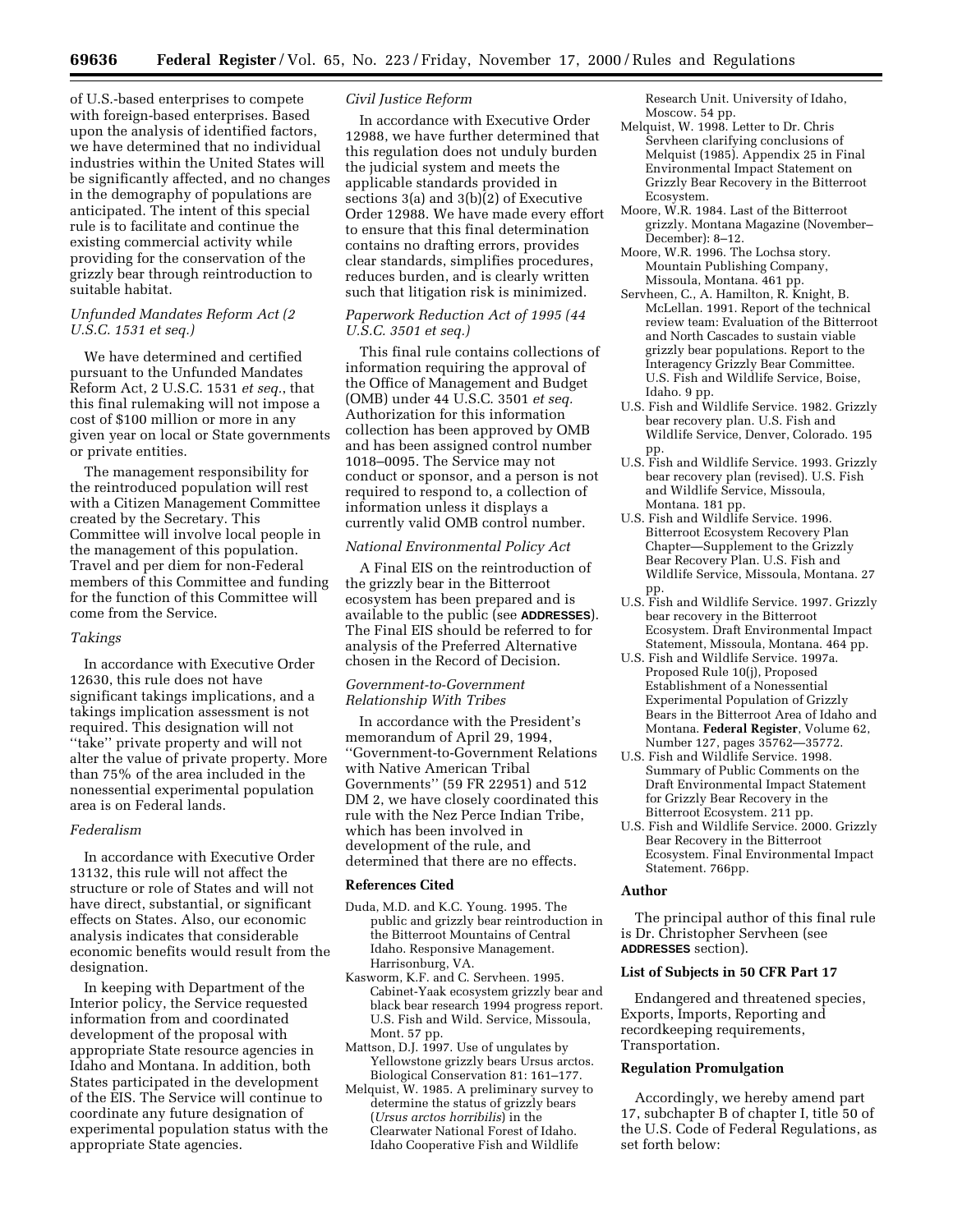#### **PART 17—[AMENDED]**

1. The authority citation for part 17 continues to read as follows:

**Authority:** 16 U.S.C. 1361–1407; 16 U.S.C. 1531–1544; 16 U.S.C. 4201–4245; Pub. L. 99– 625, 100 Stat. 3500; unless otherwise noted.

2. Amend section 17.11(h) by revising the table entry for ''Bear, grizzly (=brown)'' under ''MAMMALS'' to read as follows:

**§ 17.11 Endangered and threatened wildlife.**

\* \* \* \* \*

(h) \* \* \*

| Species                    |                 |                | Vertebrate population                                                                                 |               |             | Critical  | Special  |
|----------------------------|-----------------|----------------|-------------------------------------------------------------------------------------------------------|---------------|-------------|-----------|----------|
| Common name                | Scientific name | Historic range | where endangered or<br>threatened                                                                     | <b>Status</b> | When listed | habitat   | rules    |
| <b>MAMMALS</b>             |                 |                |                                                                                                       |               |             |           |          |
|                            |                 |                | $\star$                                                                                               |               |             |           |          |
| Bear, grizzly<br>(=brown). | Ursus arctos    | Holarctic      | U.S.A., conterminous<br>(lower 48) States, except<br>where listed as an exper-<br>imental population. |               | 1,2D,9      | <b>NA</b> | 17.40(b) |
| Do.                        | do              | do             | U.S.A. (portions of ID and<br>MT, see 17.84(l)).                                                      | XN            | 706         | <b>NA</b> | 17.84(l) |
| $\star$                    |                 | $\star$        |                                                                                                       | $\star$       | $\star$     |           |          |

3. Amend section 17.84 by adding paragraph (l) to read as follows:

#### **§ 17.84 Special rules—vertebrates.**

\* \* \* \* \* (l) Grizzly bear (*Ursus arctos*). (1) *Where does this special rule apply?* The special rule in this paragraph (l) applies to the designated Bitterroot Grizzly Bear Experimental Population Area (Experimental Population Area), which is found within the species' historic range and is defined as follows:

The boundaries of the Experimental Population Area are delineated by U.S. 93 from its junction with the Bitterroot River near Missoula, Montana, to Challis, Idaho; Idaho 75 from Challis to Stanley, Idaho; Idaho 21 from Stanley to Lowman, Idaho; State Highway 17 from Lowman to Banks, Idaho; Idaho 55 from Banks to New Meadows, Idaho; U.S. 95 from New Meadows to Coeur d'Alene, Idaho; Interstate 90 from Coeur d'Alene, Idaho, to its junction with the Clark Fork River near St. Regis, Montana; the Clark Fork River from its junction with Interstate 90 near St. Regis to its confluence with the Bitterroot River near Missoula, Montana; and the Bitterroot River from its confluence with the Clark Fork River to its junction with U.S. Highway 93, near Missoula, Montana (See map at the end of this paragraph (l)).

(2) *What is the legal status of the grizzly bear?*

(i) The grizzly bear is listed as ''threatened'' in § 17.11 (h) and protected under this part. However, the grizzly bear population to which this paragraph (l) applies is considered a nonessential experimental population in accordance with section 10(j) of the Act.

(ii) We have determined that, as of December 18, 2000, no grizzly bear population exists in the Experimental Population Area. We find, in accordance with § 17.81 (b), that the reintroduction of grizzly bears as a nonessential experimental population, as defined in § 17.81 (b), will further the conservation of the species and will be consistent with provisions of section 10(j) of the Act, which requires that an experimental population be geographically separate from other nonexperimental populations of the same species. We also find, in accordance with § 17.81 (c)(2), that the experimental population of grizzly bears in the Experimental Population Area is not essential to the survival of the species in the wild.

(iii) Grizzly bears within the Experimental Population Area and the Recovery Area will be accommodated through management provisions provided for in this paragraph (l) and through management plans and policies developed by the Citizen Management Committee (Committee; see paragraph (l)(6) of this section). After reintroduction, every grizzly bear found within the Experimental Population Area will be considered a member of the nonessential experimental population.

(iv) In the conterminous United States, a grizzly bear that is outside the Experimental Population Area identified in paragraph (l)(1) of this section will be considered as threatened.

(3) *Where will grizzly bears be released, and where will recovery be emphasized?*

The Bitterroot Grizzly Bear Recovery Area identifies the area of recovery emphasis within the Experimental

Population Area. The Recovery Area consists of the Selway-Bitterroot Wilderness and the Frank Church-River of No Return Wilderness (See map at the end of paragraph (l) of this section). All reintroductions will take place in the Selway-Bitterroot Wilderness unless it is later determined that reintroduction in the Frank Church-River of No Return Wilderness is appropriate. If, in the future, new wilderness areas are designated adjacent to the Recovery Area, the Committee may recommend to the Secretary their addition to the Recovery Area. The Secretary would have to amend this paragraph (l) to change the definition of the Recovery Area.

(4) *What activities are prohibited in the Experimental Population Area?*

(i) You may not take (see definition in § 10.12 of this subchapter) any grizzly bear in the Experimental Population Area, except as provided in this paragraph (l). We may refer unauthorized take of grizzly bears to the appropriate authorities for prosecution.

(ii) You may not possess, sell, deliver, carry, transport, ship, import, or export by any means whatsoever any grizzly bear or parts thereof that are taken from the Experimental Population Area or possessed in violation of the regulations in this paragraph (l) or in violation of applicable State wildlife conservation laws or regulations or the Act.

(iii) You may not attempt to commit, solicit another to commit, or cause to be committed, any offense defined in this paragraph (l).

(5) *What activities are allowed in the Experimental Population Area?*

(i) For purposes of this paragraph (l), except for persons engaged in hunting or shooting activities, you will not be in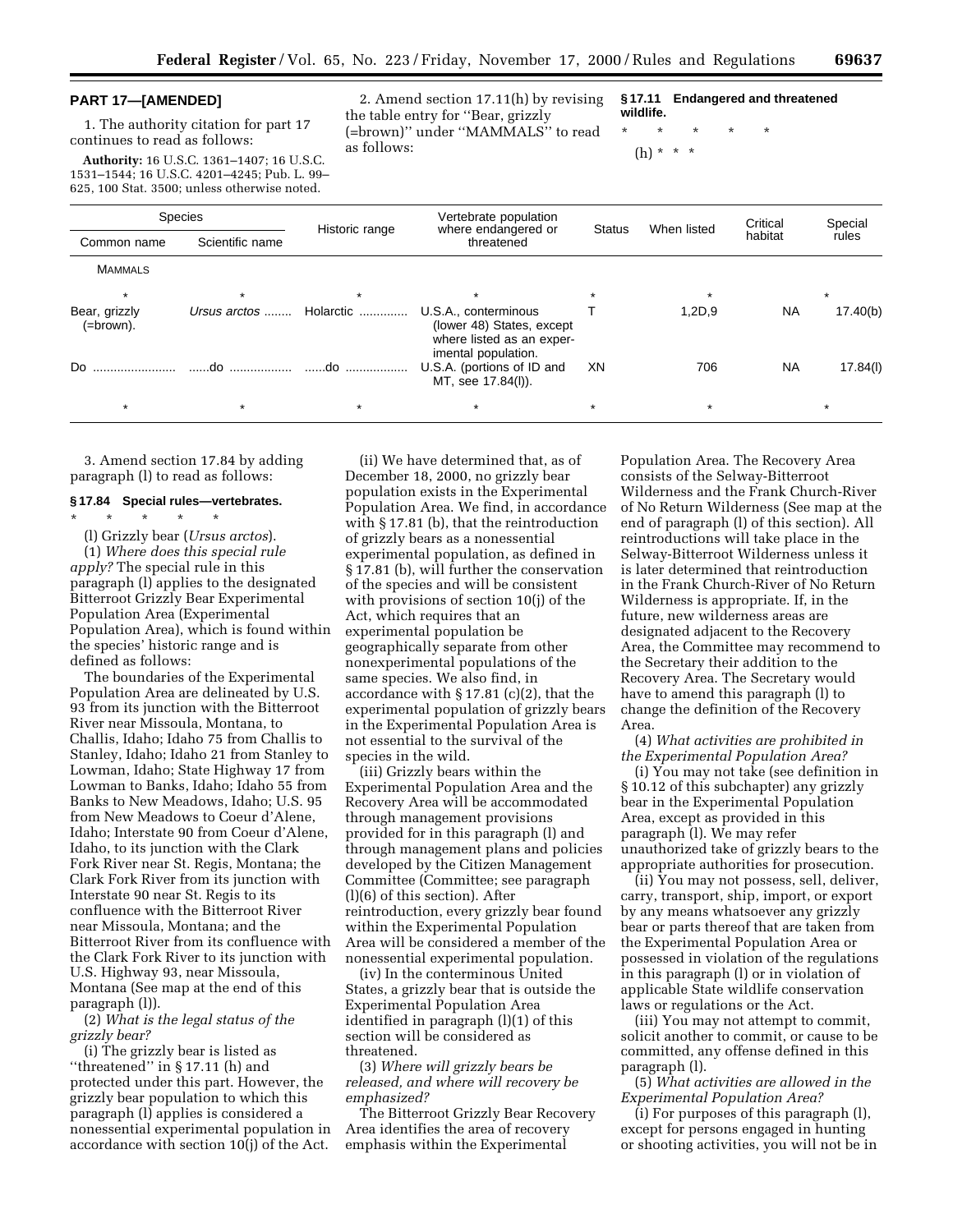violation of the Act for ''unavoidable and unintentional take'' (see definition in paragraph (l)(16) of this section) of grizzly bears within the Experimental Population Area when such take is incidental to a legal activity and is not a result of negligent conduct lacking reasonable due care, and when due care was exercised to avoid the taking. Any taking must be reported within 24 hours to appropriate authorities as listed in paragraph (l)(5)(iii) of this section. Persons lawfully engaged in hunting or shooting activities must correctly identify their target before shooting in order to avoid illegally shooting a grizzly bear. Shooting a grizzly bear as a result of mistaking it for another species is considered a lack of reasonable due care. The act of taking a grizzly bear that is wrongly identified as another species may be referred to appropriate authorities for prosecution.

(ii) Any person with a valid permit issued by us may take grizzly bears in the Experimental Population Area for scientific purposes, the enhancement of propagation or survival of the species, zoological exhibition, and other conservation purposes. Such permits must be consistent with the Act, with management plans adopted for the nonessential experimental population, and with applicable State wildlife conservation laws and regulations.

(iii) You may take grizzly bears in the Experimental Population Area in selfdefense or in defense of the lives of others. Such taking must be reported within 24 hours as to date, exact location, and circumstances to the Grizzly Bear Recovery Coordinator, University Hall, Room 309, University of Montana, Missoula, Montana 59812 (406–243–4903); or the Assistant Regional Director for Law Enforcement, Eastside Federal Complex, 911 NE 11th Avenue, Portland, Oregon 97232–4181 (503–231–6125); or the Assistant Regional Director for Law Enforcement, P.O. Box 25486, DFC, Denver, Colorado 80225 (303–236–7540); and either the Idaho Department of Fish and Game, P.O. Box 25, Boise Idaho 83707 (208– 334–3700); or the Montana Department of Fish, Wildlife and Parks, 1420 E. Sixth Avenue, Helena, Montana 59620 (406–444–2535); and Nez Perce Tribal authorities (208–843–2253) (as appropriate).

(iv) Livestock owners may obtain a permit from the Service, and the Idaho Department of Fish and Game, the Montana Department of Fish, Wildlife and Parks, or appropriate Tribal authorities to harass (see definition in § 17.3) grizzly bears found in the Experimental Population Area that are actually pursuing or killing livestock (to

include permitting the use of livestock guard dogs around livestock to harass such grizzly bears). Prior to issuance of such a permit, authorized State, Federal, or Tribal officials must document pursuit or killing of livestock. All such harassment must be accomplished by an opportunistic, noninjurious method (see definition of ''opportunistic, noninjurious harassment'' in paragraph (l)(16) of this section) to the grizzly bear, and such harassment must be reported within 24 hours as to date, exact location, and circumstances to the authorities listed under paragraph (l)(5)(iii) of this section.

(v) Livestock owners may obtain a permit from the Service, and the Idaho Department of Fish and Game, the Montana Department of Fish, Wildlife and Parks or appropriate Tribal authorities to take grizzly bears on private lands found in the Experimental Population Area in a manner other than harassment as defined in this paragraph (l), in order to protect livestock actually pursued or being killed on private property. Prior to issuance of such a permit, authorized State, Federal, or Tribal officials must document pursuit or killing of livestock. Any response protocol established by the Committee must have been satisfied and efforts to capture depredating grizzly bears by Service or State or Tribal wildlife agency personnel must have proven unsuccessful. All such taking must be reported as to date, exact location, and circumstances within 24 hours to the authorities listed under paragraph (l)(5)(iii) of this section.

(vi) Any authorized employee or agent of the Service or appropriate State wildlife agency or Nez Perce Tribe who is lawfully designated for such purposes, when acting in the course of official duties, may take a grizzly bear from the wild in the Experimental Population Area if such action is necessary to:

(A) Aid a sick, injured, or orphaned grizzly bear;

(B) Dispose of a dead grizzly bear, or salvage a dead grizzly bear that may be useful for scientific study;

(C) Take a grizzly bear that constitutes a demonstrable but nonimmediate threat to human safety or that is responsible for depredations to lawfully present domestic animals or other personal property, if otherwise eliminating such depredation or loss of personal property has not been possible, and after eliminating such threat by livecapturing and releasing the grizzly bear unharmed in the area defined in paragraph (l)(2) of this section or other areas approved by the Committee has been demonstrated not to be possible;

(D) Move a grizzly bear for genetic management purposes;

(E) Relocate grizzly bears within the Experimental Population Area to improve grizzly bear survival and recovery prospects; or (F) Relocate a grizzly bear to avoid conflict with human activities. However, grizzly bears in the Experimental Population Area will not be disturbed unless they demonstrate a real and imminent threat to human safety, livestock, or bees. Unless the Committee determines otherwise, this rule provides that on private lands outside the national forest boundary in the Bitterroot Valley, Montana (exclusion area), any human/ grizzly conflicts will be considered unacceptable. Grizzly bear occupancy will be discouraged in the exclusion area, and grizzly bears found there will be captured and returned to the Recovery Area, or placed in captivity, or destroyed, depending on the history of each bear. If a grizzly bear enters the exclusion area, State and Federal wildlife management agencies will attempt to capture it immediately and notify the public of its presence as soon as possible. The public will be kept updated until the bear is caught. Further, any grizzly bear that occupies inhabited human settlement areas on private land within the Experimental Population Area that, in the judgment of the management agencies or Committee, presents a clear threat to human safety or whose behavior indicates that it may become habituated to humans, will be relocated or destroyed by management agencies.

(6) *How will local citizens be involved in the management of the Bitterroot nonessential experimental grizzly bear population?*

(i) The Secretary will establish a Citizen Management Committee for the Bitterroot grizzly bear experimental population and will authorize management implementation responsibility as described in paragraph (l)(9) of this section, in consultation with the Governors of Idaho and Montana. As soon as possible after the effective date of this rule, the Secretary will organize the Committee by requesting nominations of citizen members from the Governors of Idaho and Montana and the Nez Perce Tribe and nominations of agency members by represented agencies.

(ii) The Committee will be composed of 15 members serving 6-year terms. Appointments may initially be of lesser terms to ensure staggered replacement.

(A) Membership will consist of seven individuals appointed by the Secretary based upon the recommendations of the Governor of Idaho, five members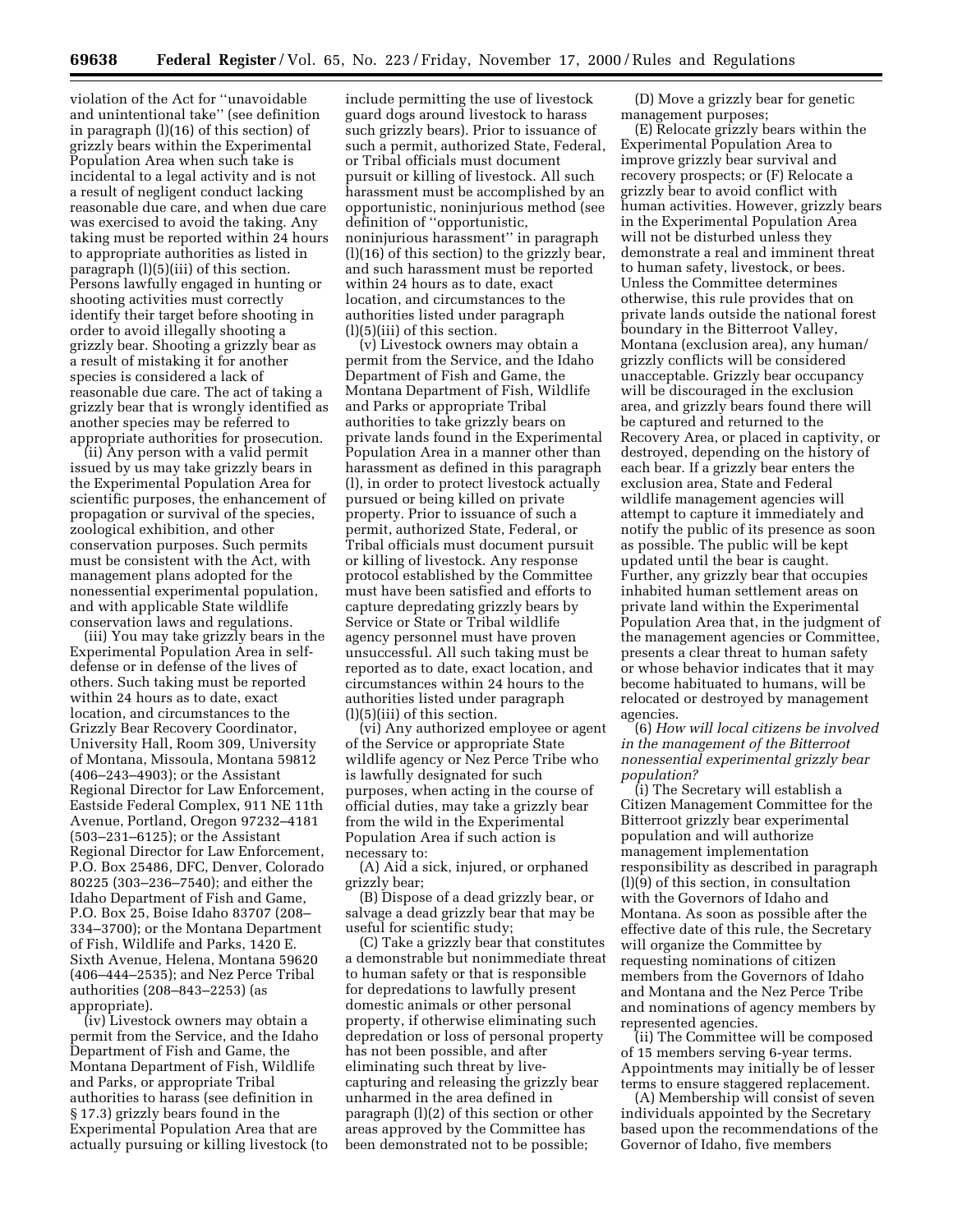appointed by the Secretary based upon the recommendations of the Governor of Montana, one member representing the Nez Perce Tribe appointed by the Secretary based on the recommendation of the Nez Perce Tribe, one member representing the Forest Service appointed by the Secretary of Agriculture, and one member representing the Fish and Wildlife Service appointed by the Secretary. Members recommended by the Governors of Idaho and Montana will be based on the recommendations of interested parties and will include at least one representative each from the appropriate State wildlife agencies. If either Governor or the Tribe fails to make recommendations within 60 days, the Secretary (or his/her designee) will accept recommendations from interested parties, and will make the appointments.

(B) The Committee will consist of a cross-section of interests reflecting a balance of viewpoints, and members are to be selected for their diversity of knowledge and experience in natural resource issues, and for their commitment to collaborative decisionmaking. In their recommendations to the Secretary, the Governors of Idaho and Montana will attach written documentation of the qualifications of those nominated relating to their knowledge of, and experience in, natural resource issues and their commitment to collaborative decisionmaking.

(C) Except for the representatives from Federal agencies, the Committee will be selected from communities within and adjacent to the Recovery and Experimental Population Areas.

(D) The Secretary will fill vacancies as they occur with the appropriate members based on the recommendation of the appropriate Governor, the Nez Perce Tribe, or agency.

(7) *Will independent scientific information be readily available to the Committee?*

The Secretary will appoint two scientific advisors to the Committee as nonvoting members to attend all meetings of the Committee and to provide scientific expertise to the Committee. These scientific advisors will not be employed by Federal agencies involved in grizzly bear recovery. The Secretary will contact the Wildlife Society Chapters in Idaho and Montana and the Universities of Idaho and Montana for nominations and will select one wildlife scientist representing each State and appoint them as advisors to the Committee.

(8) *What is the overall mission of the Committee, and how will it operate?*

(i) The mission of the Committee is to facilitate recovery of the grizzly bear in the Bitterroot ecosystem by assisting in implementing the Bitterroot ecosystem chapter of the recovery plan (Bitterroot Ecosystem Recovery Plan Chapter— Supplement to the Grizzly Bear Recovery Plan, U.S. Fish and Wildlife Service, Missoula, Montana, 1996). The Committee will make recommendations to land and wildlife management agencies that it believes will lead to recovery of the grizzly bear. Decisions on, and implementation of, these recommendations are the responsibility of the land and wildlife management agencies.

(ii) The Committee will meet a minimum of two times per year. These meetings will be open to the public. Additionally, the committee will provide reasonable public notice of meetings, produce and provide written minutes of meetings to interested persons, and involve the public in its decision-making process. This public participation process will allow members of the public and/or special interest groups to have input to Committee decisions and management actions.

(9) *What authority will the Committee have, and what will be its primary tasks?*

The Committee will have the authority and the responsibility to carry out the following functions:

(i) Developing a process for obtaining the best biological, social, and economic data. This process will include an explicit mechanism for soliciting peerreviewed, scientific articles on grizzly bears and their management, and holding periodic public meetings not less than every 2 years, in which qualified scientists may submit comments to and be questioned by the Committee. The two scientific advisors will lead this process. The Committee will base its decisions upon the best scientific and commercial data available. All decisions of the Committee, including components of its management plans, must lead toward recovery of the grizzly bear in the Bitterroot ecosystem and minimize social and economic impacts to the extent practicable within the context of the existing recovery goals for the species.

(ii) Soliciting technical advice and guidance from outside experts. The scientific advisors will lead the development of an ongoing process to provide the Committee with the best scientific and commercial data available. The scientific advisors will provide this information in the form of peer-reviewed scientific articles on

grizzly bears and their management, Committee meetings with presentations by scientific experts, and requests to State and Federal management agencies and the private sector for scientific expertise and advice.

(iii) Implementing the Bitterroot Ecosystem Chapter of the Grizzly Bear Recovery Plan consistent with this paragraph (l). The Committee will develop recommendations on existing management plans and policies of land and wildlife management agencies, as necessary, for the management of grizzly bears in the Experimental Population Area. The Committee will make recommendations to land and wildlife management agencies regarding changes to plans and policies, but the final decision on implementation of those recommendations will be made by those agencies. If Committee recommendations require significant changes to existing plans and policy, and the agencies tentatively agree to accept those recommendations, then the requirements of the National Environmental Policy Act may apply. Such management plans and policies will be in accordance with applicable State and Federal laws. The Committee will give full consideration to Service comments and opinions and those of the Forest Service, Idaho Department of Fish and Game, the Montana Department of Fish, Wildlife and Parks, and the Nez Perce Tribe.

(iv) Providing means by which the public may participate in, review, and comment on the decisions of the Committee. The Committee must thoroughly consider and respond to public input prior to making decisions.

(v) Developing its internal processes, where appropriate, such as governance, decision-making, quorum, terms of members, officers, meeting schedules and location, public notice of meetings, and minutes.

(vi) Requesting staff support from the Service, the Idaho Department of Fish and Game, Montana Department of Fish, Wildlife and Parks, Forest Service, other affected Federal agencies, and the Nez Perce Tribe, when necessary to perform administrative functions, and requesting reimbursement from us for non-Federal Committee members for costs associated with travel, lodging, and incidentals.

(vii) Reviewing existing grizzly bear standards and guidelines used by the Forest Service and other agencies and landowners. The Committee will perform an annual review of grizzly bear mortalities and the number and location of bear/human conflicts. This review will be the primary mechanism to assess the adequacy of existing management techniques and standards. If the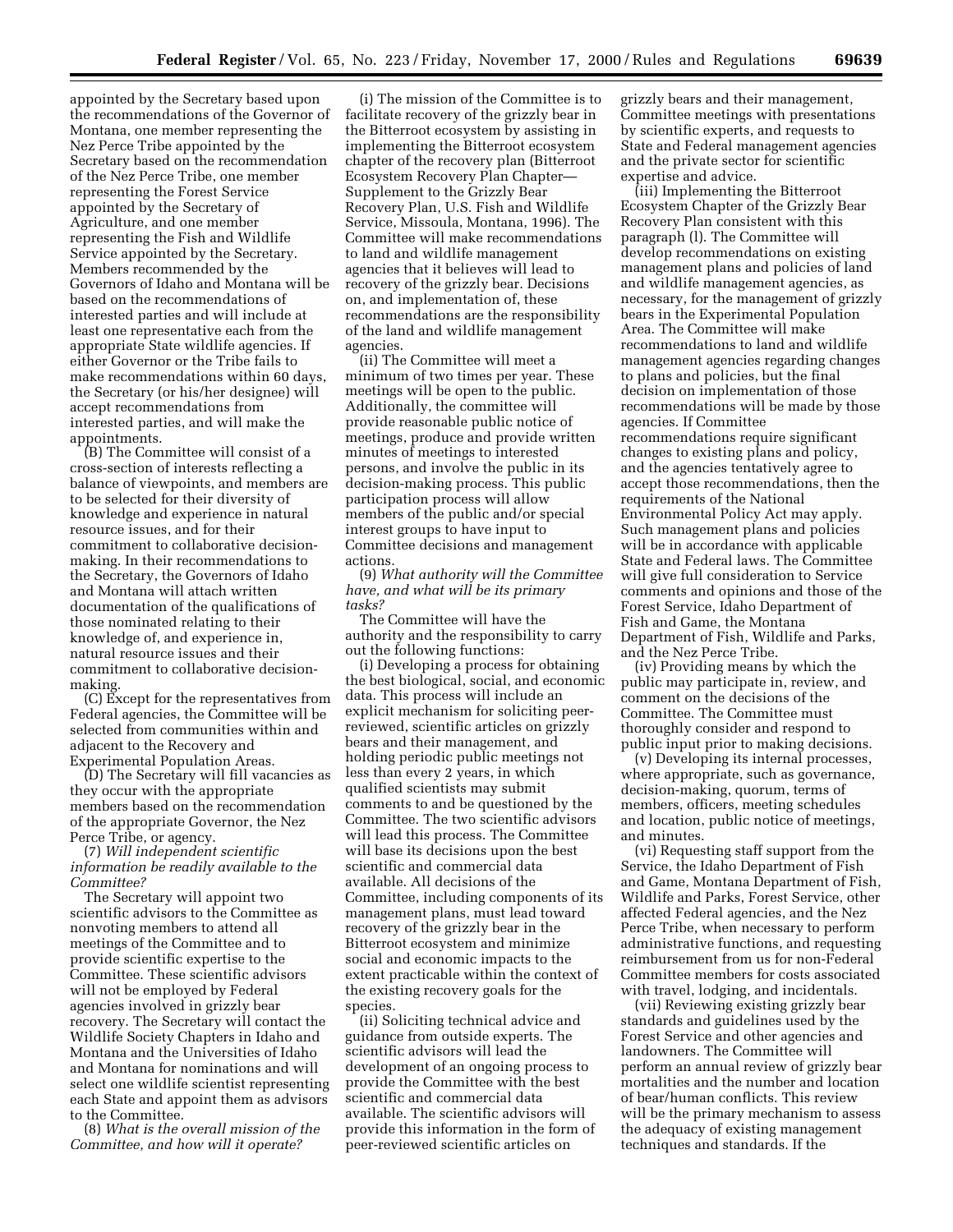Committee deems such standards and guidelines inadequate for recovery of grizzly bears, the Committee may recommend changes to the Forest Service and other agencies and landowners.

(viii) Developing grizzly bear guidance for proper camping and sanitation within the Experimental Population Area and making recommendations to land management agencies for adoption of such guidelines. Existing camping and sanitation procedures developed in other ecosystems with grizzly bears will serve as a basis for such guidelines.

(ix) Developing a protocol for responding to grizzly/human encounters, livestock depredations, damage to lawfully present property, and other grizzly/human conflicts within the Experimental Population Area. Any response protocol developed by the Committee will have to undergo public comment and be revised as appropriate based on comments received. Any conflicts or mortalities associated with these activities will result in review by the Committee to determine what the Committee may do to help prevent future conflicts or mortalities. The Committee will recommend, as necessary, policy changes on trail restrictions for human safety to appropriate wildlife and land management agencies.

(x) Recommending to the Service changes to recovery criteria, including mortality limits, population determinations, and other criteria for recovery as appropriate.

(xi) Reviewing all human-caused grizzly bear mortalities to determine whether new measures for avoiding future occurrences are required and make recommendations on such measures to appropriate land and wildlife management agencies. If grizzly bear mortalities occur as a result of black bear hunting, the Committee will work with the State Fish and Game Departments in both Idaho and Montana to develop solutions to minimize the effects on grizzly bears of black bear hunting.

(xii) Developing strategies to emphasize recovery inside the Recovery Area and to accommodate grizzly bears inside other areas of the Experimental Population Area.

(A) Grizzly bears may range outside the Recovery Area because grizzly bear habitat exists throughout the Experimental Population Area. The Committee will not recommend that bears be disturbed or moved unless conflicts are both significant and cannot be corrected as determined by the Committee. This provision includes

conflicts associated with livestock, for which the Committee will develop strategies to discourage grizzly bear occupancy in portions of the Experimental Population Area outside of the Recovery Area.

(B) Unless the Committee determines otherwise, this rule provides that private land outside the national forest boundary in the Bitterroot Valley, Montana (exclusion area), is an area where any human/grizzly conflicts will be considered unacceptable. Grizzly bear occupancy will be discouraged in these areas, and grizzly bears will be captured and returned to the Recovery Area. If a grizzly bear enters the exclusion area, State and Federal wildlife management agencies will attempt to capture it immediately and notify the public of its presence as soon as possible. The public will be kept updated until the bear is caught. Further, any grizzly bear that occupies the exclusion area or other inhabited human settlement areas on private land within the Experimental Population Area that, in the judgment of the management agencies or Committee, presents a clear threat to human safety or whose behavior indicates that it may become habituated to humans, will be relocated or destroyed by management agencies.

(xiii) Establishing standards for determining whether the experimental reintroduction has been successful and making recommendations on the inclusion of such standards in the Grizzly Bear Recovery Plan. These standards will be based on the best scientific and commercial information available and will reflect that, absent extraordinary circumstances, the success or failure of the program cannot be measured in fewer than 20 years. General guidelines for the standards by which failure will be measured include, but are not limited to, one or more of the following conditions:

(A) If, within the number of years established by the Committee following initial reintroduction, no relocated grizzly bear remains within the Experimental Population Area and the reasons for emigration or mortality cannot be identified and/or remedied; or

(B) If, within the number of years established by the Committee following initial reintroduction, no cubs of the year or yearlings exist and the relocated bears are not showing signs of successful reproduction as evidenced by no cubs of the year or yearlings.

(xiv) Developing procedures for the expeditious issuance of permits described in paragraphs (l)(5)(iv) and  $(l)(5)(v)$  of this section, and making

recommendations on such procedures to appropriate agencies.

(xv) Developing 2-year work plans for the recovery effort for submittal to the Secretary pursuant to paragraph  $(l)(11)(i)$  of this section.

(xvi) Establishing, based on the best available science, a refined interim recovery goal for the Bitterroot Ecosystem Chapter of the Grizzly Bear Recovery Plan and a final recovery goal when sufficient information is available and after grizzly bears are reintroduced and occupy suitable habitats in the Experimental Population Area. As this information becomes available, the Committee may recommend the recovery goal to the Secretary along with procedures for determining how this goal will be measured. The recovery goal for the Bitterroot grizzly bear population will be consistent with the habitat available within the Recovery Area. Additional adjacent areas of public land can be considered for contribution of suitable habitat when setting the recovery goal if additional land is shown to be necessary by the best scientific and commercial data available. Any recommendations for revised recovery goals developed by the Committee will require public review and our approval as appropriate prior to revision of any recovery plan. Grizzly bears outside the Recovery Area and within the Experimental Population Area can contribute to meeting the recovery goal if their long-term occupancy in such habitats outside the Recovery Area is reasonably certain.

(10) *What agencies will be responsible for day-to-day management activities?*

The Idaho Department of Fish and Game, the Montana Department of Fish, Wildlife and Parks, the Nez Perce Tribe, and the Forest Service, in coordination with us, will exercise day-to-day management responsibility within the Experimental Population Area in accordance with this paragaraph (l). The Service and these cooperating agencies will share management responsibility as per agreements with, and in consideration of, recommendations from the Committee.

(11) *How will progress of the Committee be monitored; and what process will be followed by the Secretary to resolve disputes over whether Committee actions are leading to recovery?*

(i) The Secretary or our representative on the Committee will review the Committee's 2-year work plans (see paragraph (l)(9)(xv) of this section). If the Secretary determines, through our representative on the Committee, that the Committee's decisions, work plans, or the implementation of those plans are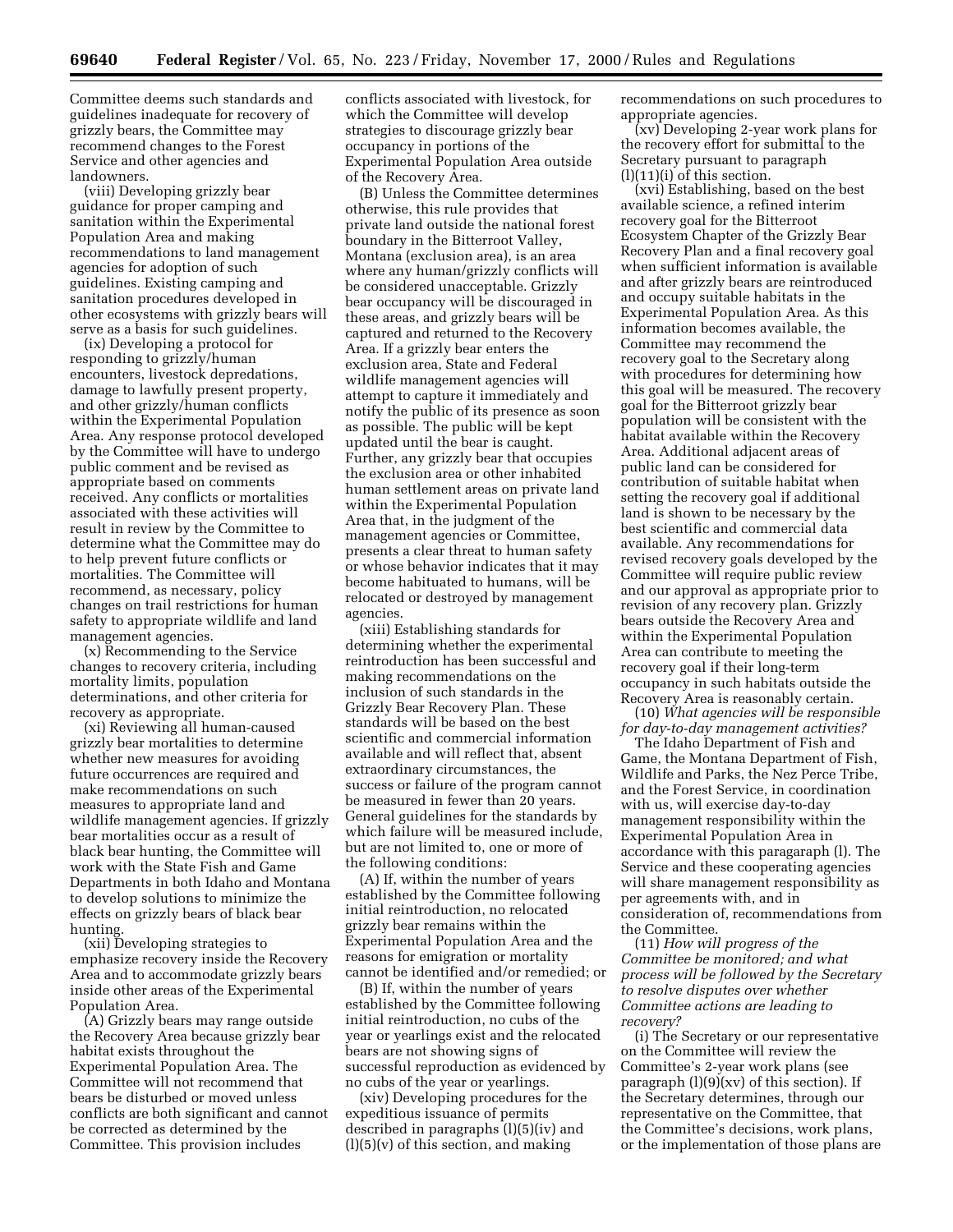not leading to the recovery of the grizzly bear within the Experimental Population Area or are not in compliance with this paragraph (l), our representative will ask the Committee to determine whether such a decision, plan, or implementation of a plan is leading to recovery and is in compliance with this paragraph (l). The Secretary, who retains final responsibility and authority for implementation of the Act, will review the Committee's determination, as provided in paragraphs (l)(11)(ii) through (iv) of this section, and then make a final determination. Should the Secretary find that a decision, work plan, or implementation of a plan by the Committee is inadequate for recovery of the grizzly bear or is not in compliance with this paragraph (l), the Secretary may assume lead management responsibility.

(ii) The Service representative will consider Committee input before making any determination that Committee actions are not leading to recovery or are not in compliance with this paragraph (l). In the event that our representative on the Committee determines that the actions of the Committee are not leading to recovery of the Bitterroot grizzly bear population or are not in compliance with this paragraph (l), he or she will recommend to the Committee, based on the best scientific and commercial data available, alternative or corrective actions and provide 6 months for the Committee to accomplish those actions. Should the Committee reject these corrective actions, our representative will convene a Scientific Review Panel of three and will submit to the panel for review those Committee actions or decisions that he or she has determined are not leading to recovery or are not in compliance with this paragrpah (l). The Service representative will consider the views of all Committee members prior to convening a Scientific Review Panel.

(iii) Members of the Scientific Review Panel will be professional scientists who have had no involvement with the Committee and are not employed by Federal agencies responsible for grizzly bear recovery efforts. The Secretary will select one member of the panel, and the Governors of Idaho and Montana in consultation with the Universities of Idaho and Montana (respectively), will select one panel member each. The Scientific Review Panel will review Committee actions or decisions, solicit additional information if necessary and, using the best scientific and commercial data available, make timely recommendations to the Committee as to whether Committee actions will lead

to recovery of the grizzly bear in the Bitterroot ecosystem and are in compliance with paragraph (l). Examples of Committee actions, decisions, or lack of actions that can be submitted to the Scientific Review Panel include, but are not limited to, the following: sufficiency of public involvement in Committee activities; decisions involving sanitation and outreach activities; management of nuisance bears; adequacy of recommendations to land and wildlife management agencies; adequacy of Committee actions in addressing issues such as excessive human-caused grizzly bear mortality; and other actions important to recovery of the grizzly bear in the Bitterroot ecosystem. Committee compliance with paragraph (l) provides the basis for the recommendations of the Scientific Review Panel.

(iv) If, after timely review, the Committee rejects the recommendations of the Scientific Review Panel, and our representative determines that Committee actions are not leading to recovery of the Bitterroot population, he or she will notify the Secretary. The Secretary will review the Panel's recommendations and determine the disposition of the Committee.

(A) If the Secretary determines that the Committee should maintain lead management responsibility, the Committee will continue to operate according to the provisions of this paragraph (l) until the recovery objectives under paragraph (l)(9)(xvi) of this section or the Bitterroot Ecosystem Chapter of the Recovery Plan have been met and the Secretary has completed delisting.

(B) If the Secretary decides to assume lead management responsibility, the Secretary will consult with the Governors of Idaho and Montana regarding that decision and further attempt to resolve the disagreement. If, after such consultation, the Secretary assumes lead management responsibility, the Secretary will publish a notice in the **Federal Register** explaining the rationale for the determination and notify the Governors of Idaho and Montana. The Committee will disband, and all requirements identified in this paragraph (l) regarding the Committee will be nullified.

(12) *How will the Bitterroot grizzly bear population be monitored?*

The reintroduced population will be monitored closely by Federal and State agencies in cooperation with the Committee for the duration of the recovery process, generally by use of radio telemetry as appropriate.

(13) *How will success or failure of the project be evaluated?*

The status of Bitterroot grizzly bear recovery will be reevaluated separately by the Committee and by the Secretary at 5-year intervals. This review will take into account the reproductive success of the grizzly bears released, humancaused mortality, movement patterns of individual bears, food habits, and overall health of the population and will recommend changes and improvements in the recovery program. Evaluating these parameters will assist in determining success or failure of the restoration.

(14) *What process will be followed if the Secretary determines the project has failed?*

(i) If, based on the criteria established by the Committee, the Secretary, after consultation with the Committee, the Governors of Idaho and Montana, the Idaho Department of Fish and Game, the Montana Department of Fish, Wildlife and Parks, and the Nez Perce Tribe, determines that the reintroduction has failed to produce a self-sustaining population, this paragraph (l) will not be used to reintroduce additional bears. Any remaining bears will retain their experimental status.

(ii) Prior to declaring the experimental reintroduction a failure, we will investigate the probable causes of the failure. If the causes can be determined, and legal and reasonable remedial measures identified and implemented, we will consider continuing the recovery effort and maintaining the relocated population. If such reasonable measures cannot be identified and implemented, we will publish the results of our evaluation in the **Federal Register** in a proposed rulemaking to terminate the authority for additional experimental grizzly bear reintroductions in the Bitterroot ecosystem.

(15) *Will the legal status of grizzly bears in the Experimental Population Area change?*

We do not intend to change the ''nonessential experimental'' designation to ''essential experimental,'' ''threatened,'' or ''endangered'' and foresee no likely situation that would result in such changes. Critical habitat cannot be designated under the nonessential experimental classification, 16 U.S.C.  $1539(j)(2)(C)(ii)$ .

(16) *What are the definitions of key terms used in the special rule in this paragraph (l)?*

In addition to terms defined in § 10.12 and 17.3 of this subchapter, the following terms apply to this paragraph (l):

*Accommodate* means allowing grizzly bears that move outside the Recovery Area onto public land in the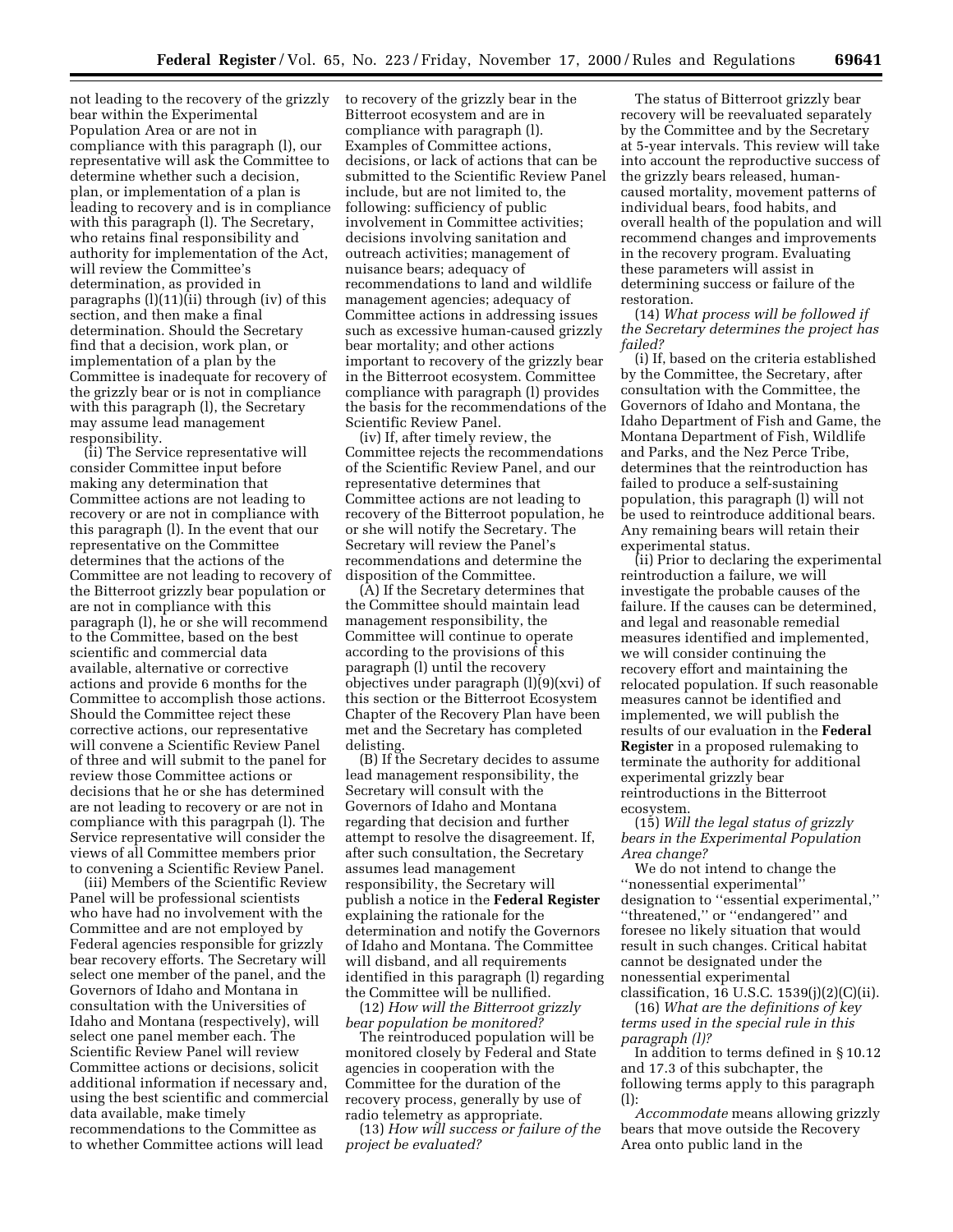Experimental Population Area to remain undisturbed unless they demonstrate a real and imminent threat to human safety or livestock.

*Citizen Management Committee* (Committee) means that Committee described in paragraph (l)(6) of this section.

*Current range* means the area inside or within 10 miles of the recovery zone line of currently occupied grizzly bear recovery zones or any area where there is a grizzly bear population, as defined in this paragraph (l)(16).

*Exclusion area* (Bitterroot Valley) means those private lands in Montana lying within the Bitterroot Experimental Population Area in the Bitterroot Valley outside the Bitterroot National Forest boundary south of U.S. Highway 12 to Lost Trail Pass and west of Highway 93.

*Experimental Population Area* (Bitterroot Grizzly Bear Experimental Population Area) means that area delineated in paragraph (l)(1) of this section within which management plans developed as part of the Committee described in paragraph (l)(9) of this section will be in effect. This area includes the Recovery Area. The Experimental Population Area is within the historic range of the grizzly bear, but geographically separate from the current range of the grizzly bear.

*Geographically separate* means separated by more than 10 miles. The term refers to ''wholly separate

geographically'' in section 10(j)(2) of the Act. The Experimental Population Area and the recovery zone boundary of any existing grizzly bear population must be geographically separate.

*Grizzly bear population* is defined by verified evidence within the previous 6 years which consists of photos within the area, verified tracks, or sightings by reputable scientists or agency personnel of at least two different female grizzly bears with young or one female with different litters in 2 different years in an area geographically separate from other grizzly bear populations. Verifiable evidence of females with young, to be geographically separate, would have to occur greater than 10 miles from the nearest nonexperimental grizzly bear population recovery zone boundary.

*Opportunistic, noninjurious harassment* means harassment (see definition of ''harass'' in § 17.3) that occurs when the grizzly bear presents itself (for example, the bear travels onto and is observed on private land or near livestock). This paragraph (l) permits only this type of harassment. You cannot track, attract, search out, or chase a grizzly bear and then harass it. Any harassment must not cause bodily injury or death to the grizzly bear. The intent of harassment permitted by this definitioin is to scare bears away from the immediate area.

*Recovery Area* (Bitterroot Grizzly Bear Recovery Area) means the area of

recovery emphasis within the Experimental Population Area, and is delineated in paragraph (l)(2) of this section. This area consists of the Selway-Bitterroot and Frank Church-River of No Return Wilderness areas. The Recovery Area is within the historic range of the species.

*Recovery emphasis* means grizzly bear management decisions in the Recovery Area will favor bear recovery so that this area can serve as core habitat for survival, reproduction, and dispersal of the recovering population. Reintroduction of grizzly bears is planned to occur within the Selway-Bitterroot Wilderness portion of the Recovery Area unless it is later determined that reintroduction in the Frank Church-River of No Return Wilderness is appropriate.

*Unavoidable and unintentional take* means accidental, unintentional take (see definition of take in § 10.12 of this subchapter) that occurs despite reasonable care, is incidental to an otherwise lawful activity, and is not done on purpose. An example would be striking a grizzly bear with an automobile. Taking a grizzly bear by shooting will not be considered unavoidable and unintentional take. Shooters have the responsibility to be sure of their targets.

**BILLING CODE 4310–55–P**